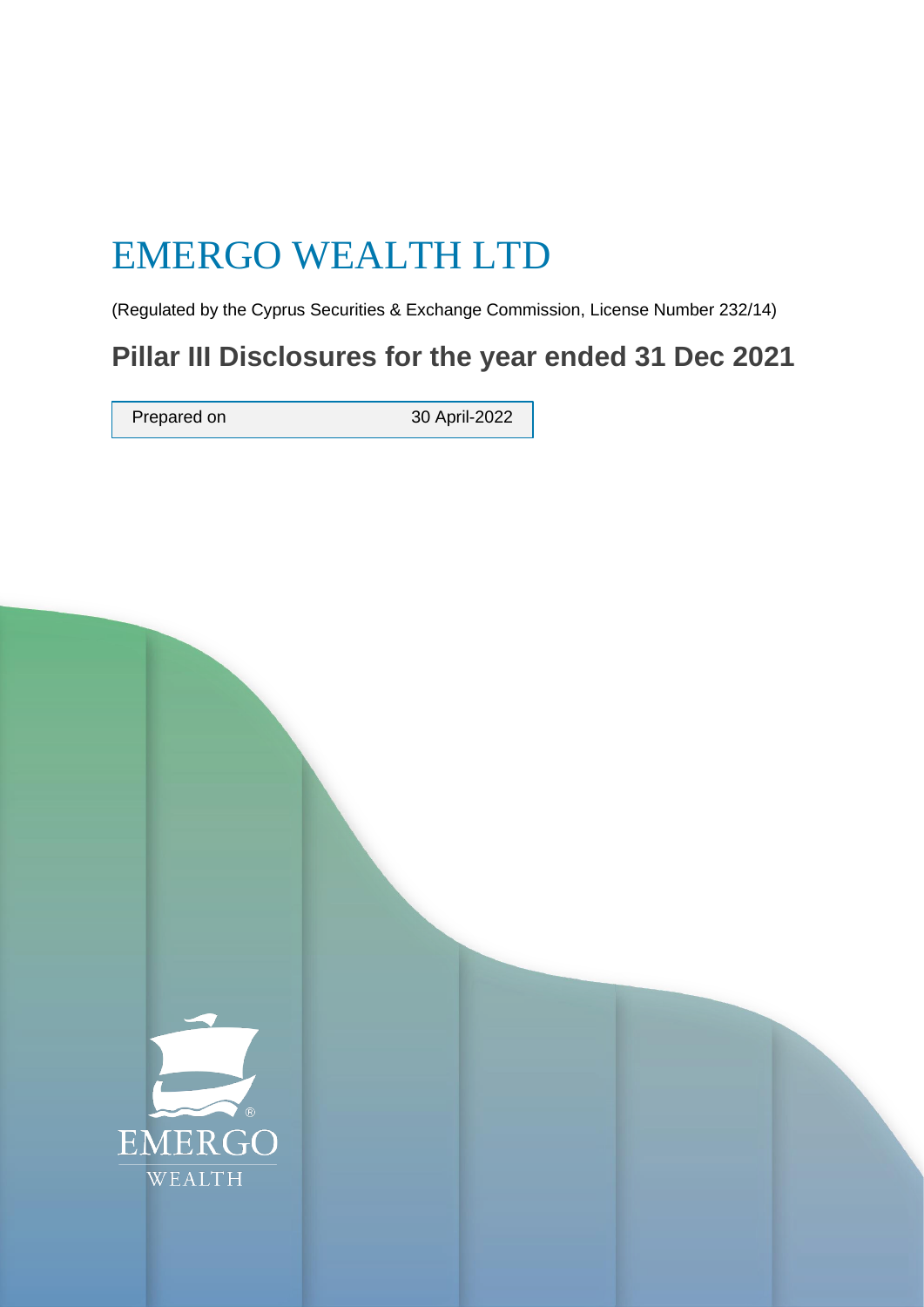

# **Table of Contents**

| L.   |  |  |  |
|------|--|--|--|
| Ш.   |  |  |  |
| III. |  |  |  |
|      |  |  |  |
|      |  |  |  |
|      |  |  |  |
| L.   |  |  |  |
| Ш.   |  |  |  |
| III. |  |  |  |
| IV.  |  |  |  |
| V.   |  |  |  |
|      |  |  |  |
|      |  |  |  |
|      |  |  |  |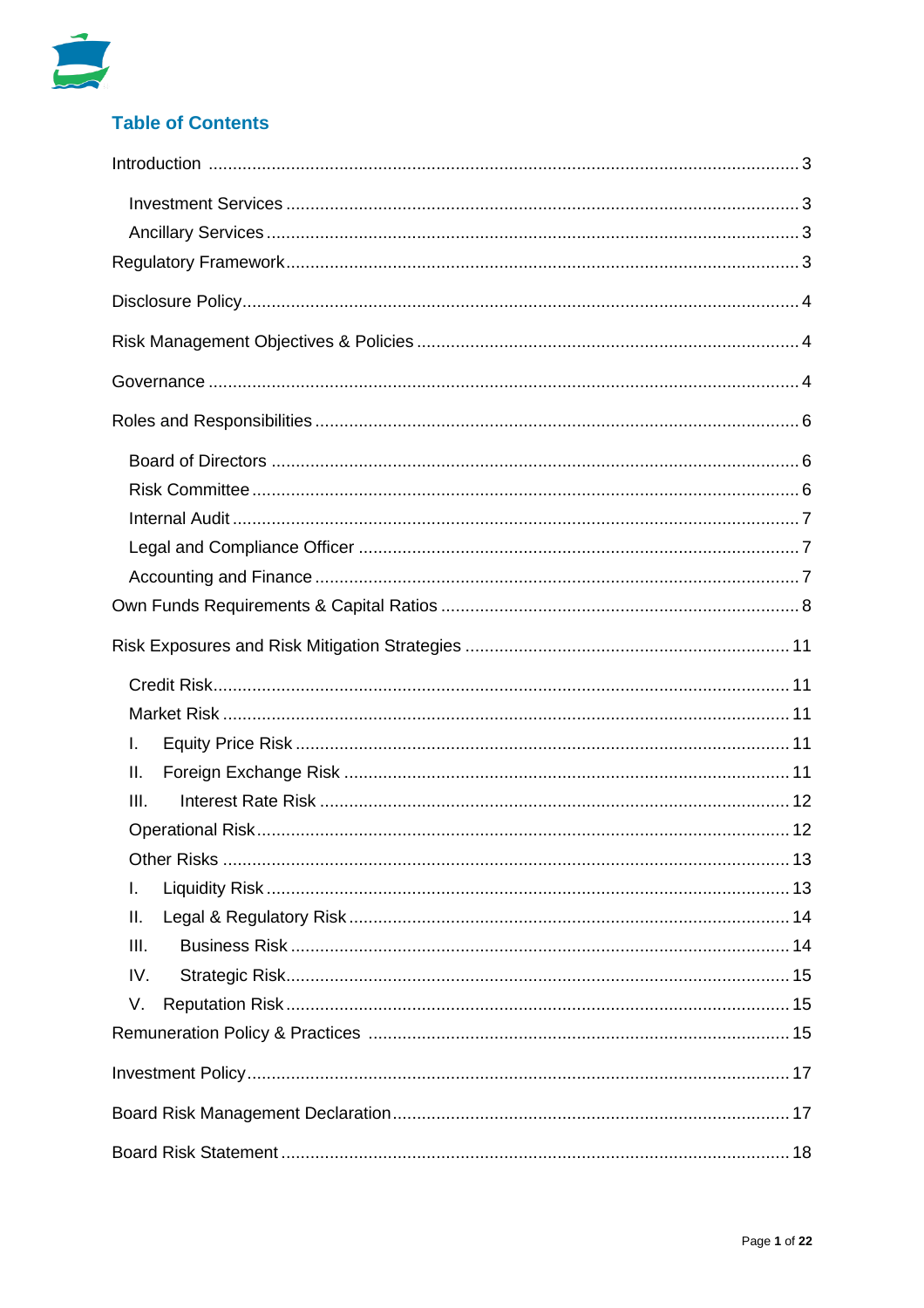

| Own Funds: Reconciliation of Regulatory Own Funds to Balance Sheet in the Audited |  |
|-----------------------------------------------------------------------------------|--|
|                                                                                   |  |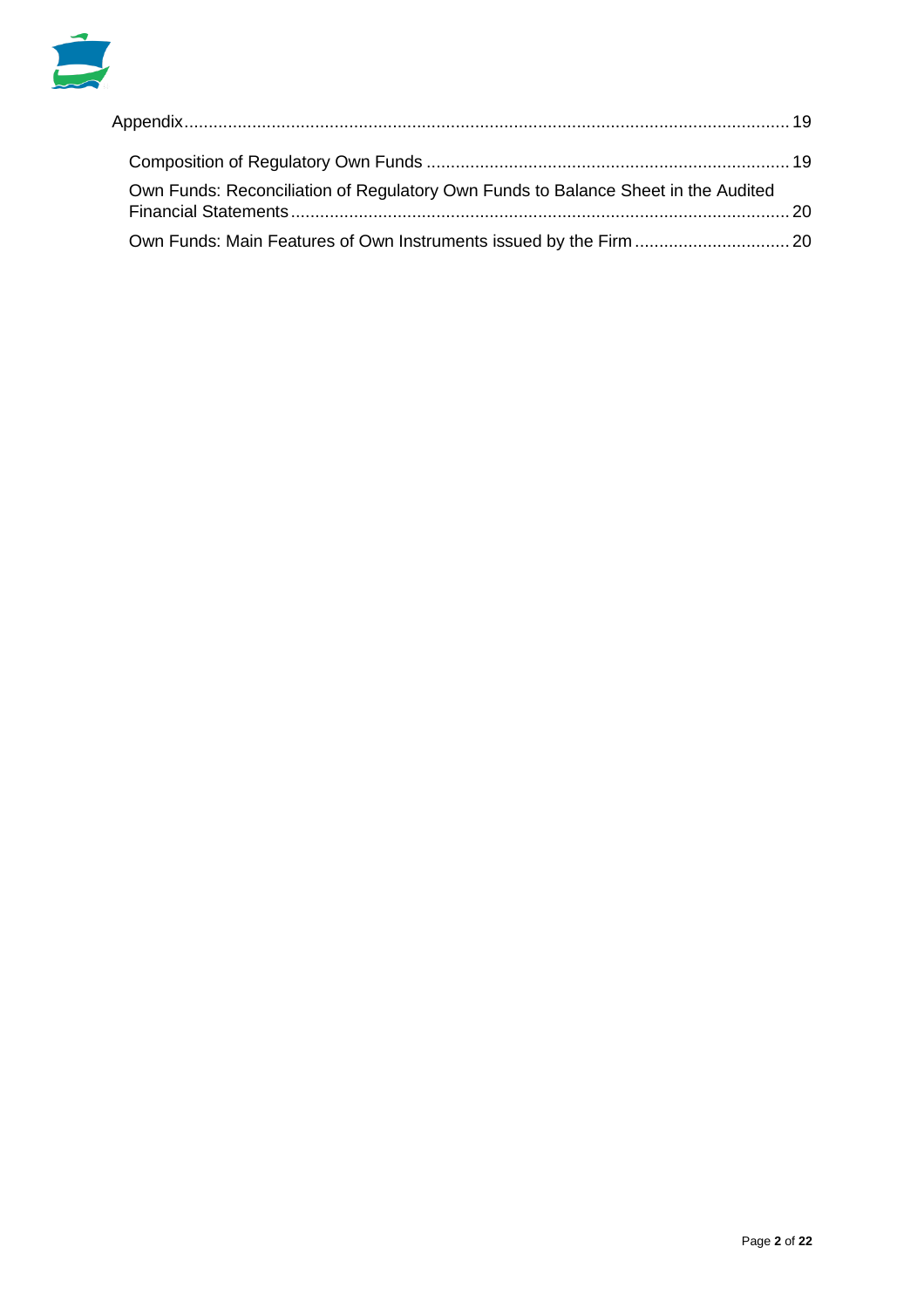

# **Introduction**

Emergo Wealth Ltd (hereinafter named "the Company") was incorporated in Cyprus on  $6<sup>th</sup>$ December 2013 as a limited liability company under the Cyprus Companies Law, Cap. 113. The Company holds a license from the Cyprus Securities and Exchange Commission (hereinafter named "CySEC"), number 232/14 dated  $27<sup>th</sup>$  March of 2014, and, further, it has obtained a license extension on 25 June 2014, which permits the Company to operate as a Cyprus Investment Firm and to provide investment and ancillary services in relation to specific financial instruments.

The Company currently has the license to provide the following investment and ancillary services.

#### **Investment Services**

- Reception and transmission of orders in relation to one or more financial; instruments
- − Investment Advice and
- − Discretionary Portfolio Management.

#### **Ancillary Services**

- − Safekeeping and administration of financial instruments, including custodianship and related services;
- − Granting credits or loans to one or more financial instruments, where the firm granting the credit or loan is involved in the transaction;
- − Advice to undertakings on capital structure, industrial strategy and related matters and advice and services relating to mergers and the purchase of undertakings;
- − Foreign exchange services where these are connected to the provision of investment services and
- − Investment research and financial analysis or other forms of general recommendation relating to transactions in financial instruments.

#### **Other Services**

- Collective portfolio management and
- Fund Administration (non-regulated service)

#### **Regulatory Framework**

The information contained within this report has been prepared in accordance with the Part SIX of the European Regulation (EU) No. 2019/2033 (hereinafter named "the Regulation") and the relevant requirements of the Directive (EU) 2019/2034 that transposed into national legislation.

The Company according to the conditions on Article 12 of the Regulation is classified as a Class 2 investment firm.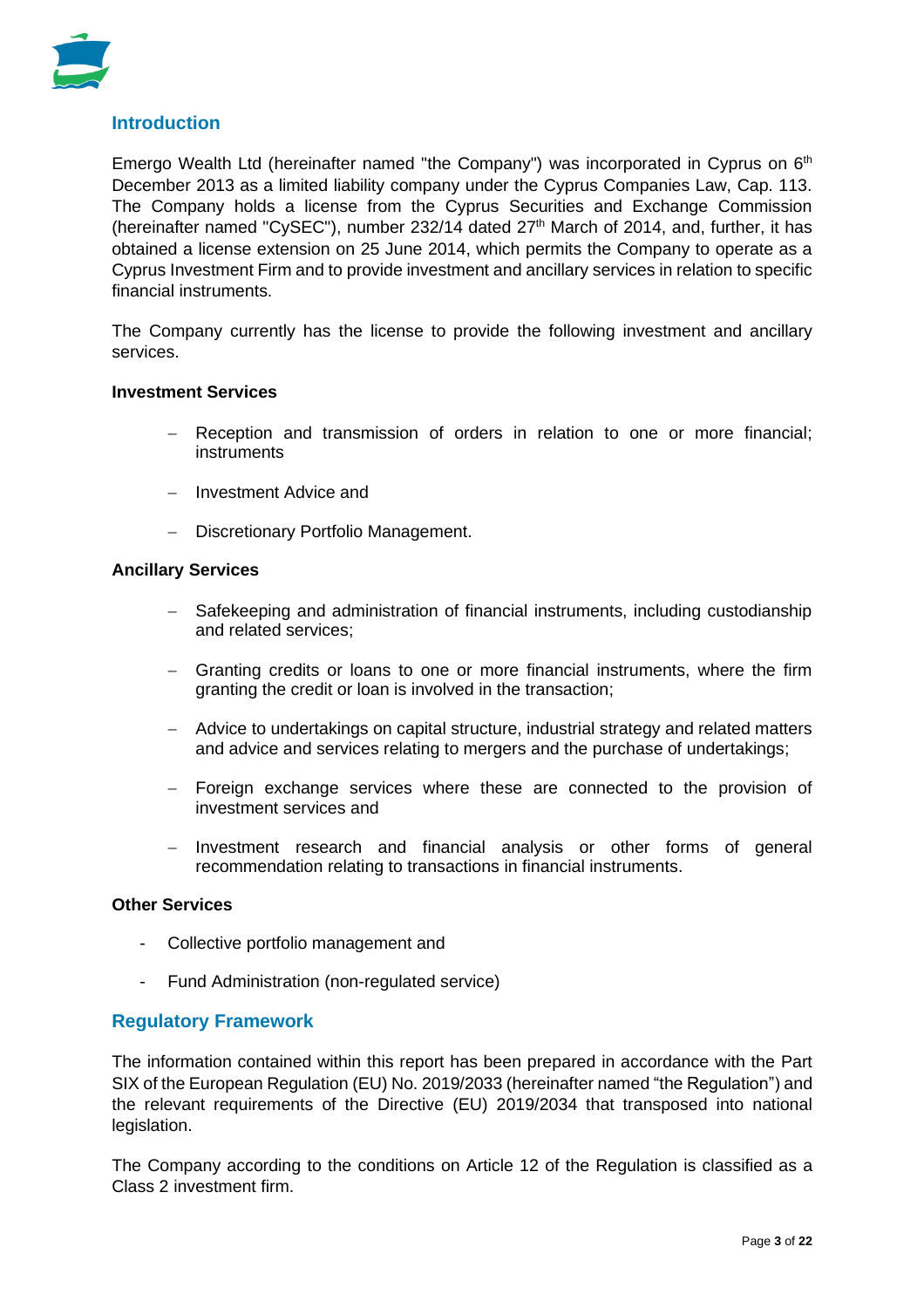

This report has been prepared by the Risk Manager of the Company and has been reviewed by the Board. While it is recommended to read this report in conjunction with the audited financial statements of the Company for the year ended 31 December 2021 the disclosures are prepared as a stand-alone document. The said disclosures are referred to as the "Pillar III Disclosures".

Pillar III Disclosures focus on transparency and relates to the obligation of investment firms to publicly disclose information with respect to the Company's capital and risk management structure, remuneration policies and policies and procedures in managing risks.

# **Disclosure Policy**

This Report is prepared annually and is available electronically on our website [\(www.emergowealth.net\)](http://www.emergowealth.net/). According to Article 46 of the European Regulation (EU) No. 2019/2033, the Pillar III disclosures shall be published at least on an annual basis and in conjunction with the date of publication of the financial statements. A hard copy of this Report is available upon request.

The information disclosed in the Report is presented in Euro ( $\mathscr{C}$ ").

# **Risk Management Objectives & Policies**

Risk management is a process involving the identification of exposures to risk, the establishment of appropriate ranges for exposures (based on the Company's objectives and constrains), the continuous measurement of these exposures and the execution of appropriate adjustments whenever exposure levels fall outside of these target ranges. The Company has established an effective risk oversight structure and the necessary internal organizational controls to ensure that the Company identifies and manages its risks adequately. The practices and processes applied by the Company regarding risk management are documented in the Risk Management Framework (hereinafter named "RMF"). The roles, responsibilities, and expectations for specific tasks regarding RMF are outlined in the Risk Management Policy (hereinafter named "RMP").

The main risks that the Company was exposed during the reporting period were, Operational, Business and Strategic Risks. Further elaboration to the Company's risk exposures and strategies to mitigate these risks can be found on the following pages.

Overall, the aggregate risk profile of the Company based on all the risks identified and measured for the year 2021 was *Low*. The risks faced during the reporting year by the Company were well managed overall, within their respective departments while, the risk management function did not point out any major incidents where losses materialized from deficiencies in the risk management process.

#### **Governance**

The principal responsibilities of the Board, the Senior Management, the Risk Manager, and the Internal Auditor in relation to the management of the Company's risks include the following.

- The Board reviews and discusses, during its meetings, the written reports prepared by the Risk Manager and identifies the risks faced by the Company;
- − The Company's Senior Management also reviews the written reports prepared by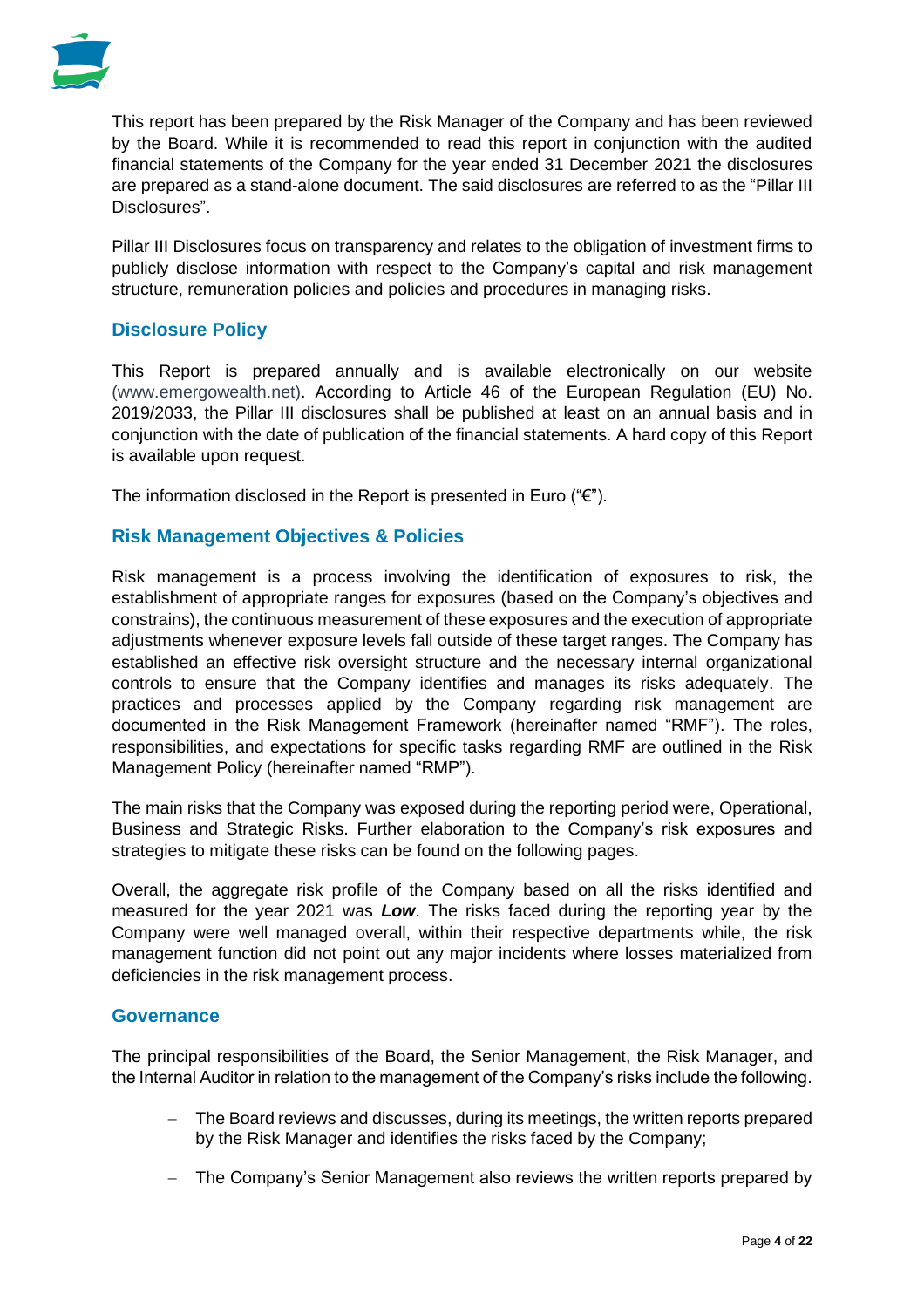

the Risk Manager, applies the decisions of the Board with respect to risk management and monitors whether all the Company's risk management procedures are followed;

- The Internal Auditors evaluate the adequacy and effectiveness of the Company's internal control systems, policies, and procedures with respect to risk management and
- The Risk Manager ensures efficient management of the Company's risks in the provision of the investment and ancillary services to clients, as well as the risks underlying the operation of the Company, in general. Furthermore, the Risk Manager bears the responsibility to monitor the adequacy and effectiveness of the risk management policies and procedures that are in place, the level of compliance by the Company and its relevant persons with the policies and procedures adopted as well as complying and implementing the provisions of the Law.

Considering the nature, scale and complexity of its structure, the Company does not discriminate towards staff based on gender, race, colour, ethnic or social origin, genetic features, languages, religion or belief, political or any other opinion, membership of a national minority, property, birth, disability, age or sexual orientation.

Furthermore, the policies maintained by the Company are gender neutral. This includes, but is not limited to, remuneration, recruitment policies, career development and succession plans, access to training and the ability to apply for internal vacancies.

Moreover, the Risk Manager is responsible for making recommendations and whether the appropriate remedial measures have been taken in the event of any deficiencies identified, as aforementioned.

The responsibilities of the risk management function include, without limitation:

- I. Establishing, implementing, and maintaining adequate risk management policies and procedures; adopting effective mechanisms and processes to manage the risks that the Company is exposed;
- II. Monitoring the adequacy and effectiveness of the risk management policies and procedures, and the level of compliance while also, the effectiveness of measures taken to tackle the deficiencies;
- III. Training the personnel of the company on risk related issues and
- IV. Drafting written reports to the Senior Management and Board, making recommendations, and indicating whether appropriate remedial measures have been taken in the event of any deficiency.

A risk management report is prepared on an annual basis regarding the status of the Company's risk management policies and procedures and any remedial measures taken to tackle the deficiencies. The risk management report is presented to the Company's Board.

The risk management function is further strengthened by the following functions:

- − Internal Audit;
- − Compliance Officer (including the AML and Terrorist Financing) and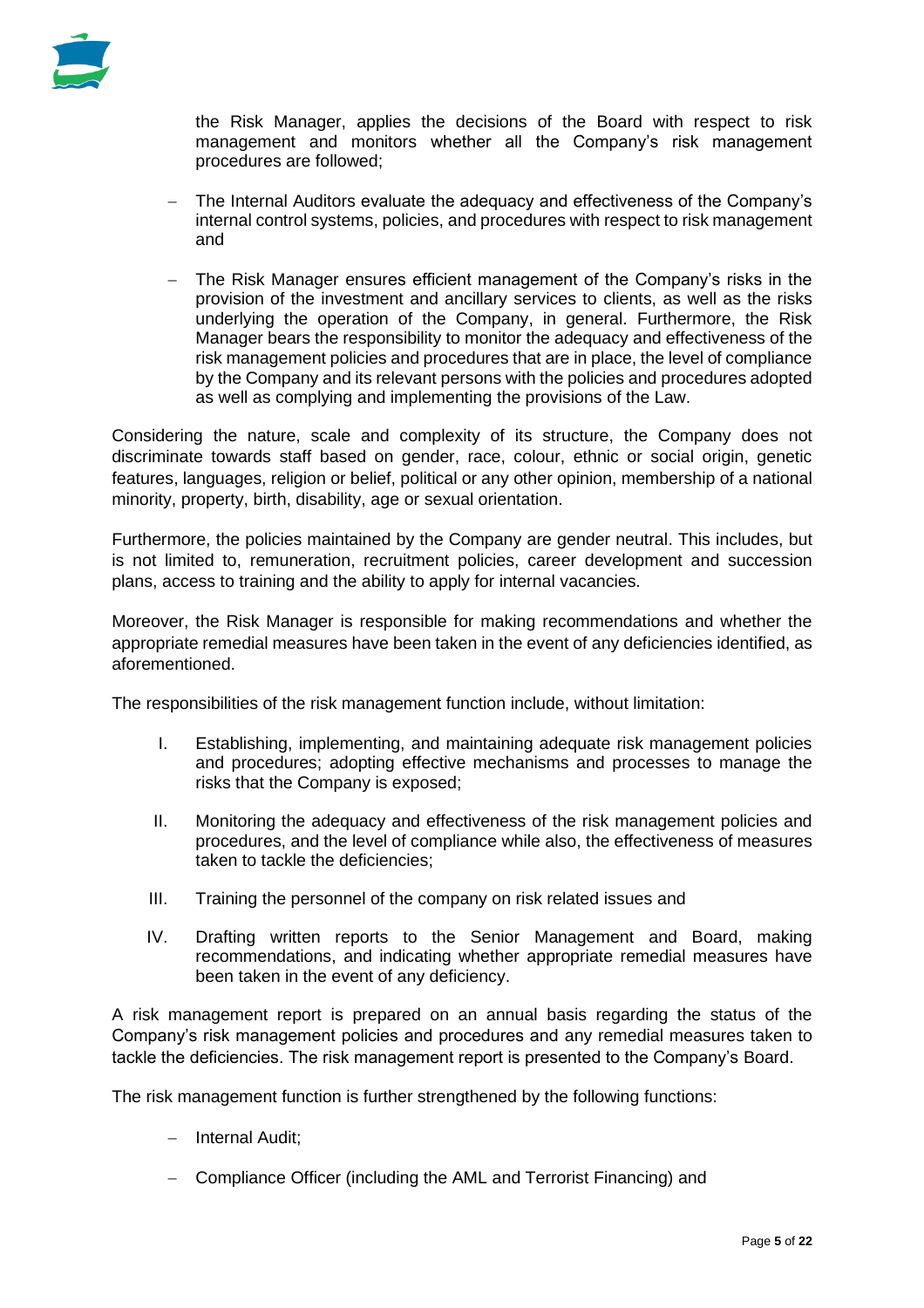

− Accounting and Finance.

#### **Roles and Responsibilities**

#### **Board of Directors**

The Board has the overall responsibility for the establishment and oversight of the Company's RMF and RMP. The purpose of both, is to provide a clearly defined and well documented risk management strategy that sets the Company's risk management objectives, principles, overall risk appetite and responsibilities across the company's staff. All procedures and rules, as required by CySEC, are approved by the Board.

Number of directorships held by members of the Board:

| Name                         | Executive/ Non-Executive        | <b>Directorships</b> | Directorships- |
|------------------------------|---------------------------------|----------------------|----------------|
|                              | (Position within Company)       | - Executive          | Non-Executive  |
| Michael Hadjihannas          | <b>Executive Director</b>       |                      |                |
|                              | (Managing Director)             |                      | O              |
| Panayiotis Mavromichalis     | <b>Executive Director (Head</b> |                      |                |
|                              | of European Markets)            |                      | 0              |
| Mike F. Balm                 | Non - Executive Director        |                      |                |
| <b>Alfred Hendrikus Balm</b> | Non - Executive Director        |                      |                |
| <b>Andreas Savvides</b>      | Non - Executive Director        |                      | $1^*$          |
| <b>Yiannis Soteriou</b>      | Non - Executive Director        |                      | 2              |

\*Mr. Andreas Savvides was also a Non-Executive Director at another company but resigned in January 2021.

#### **Risk Committee**

The Risk Committee (hereinafter named "RC") has been formed with the view to ensure the efficient monitoring of the risks inherent in the provision of investment services to clients, as well as the risks underlying the operation of the Company in general, with the following mandate:

- V. Forming Company's policy with respect the setting of limits and the terms for undertaking risks;
- VI. Operates independently and is responsible for implementing the Risk Management policy;
- VII. Ensuring that the Company has sufficient capital and reserves to support the risks undertaken and
- VIII. Confirming the adequacy of the limits set for the undertaking of risks.

The RC related actions during the reporting year, included amongst others the following:

- − Update of the Company's RMF and RMP;
- − Implementation of the new prudential regime IFR/IFD;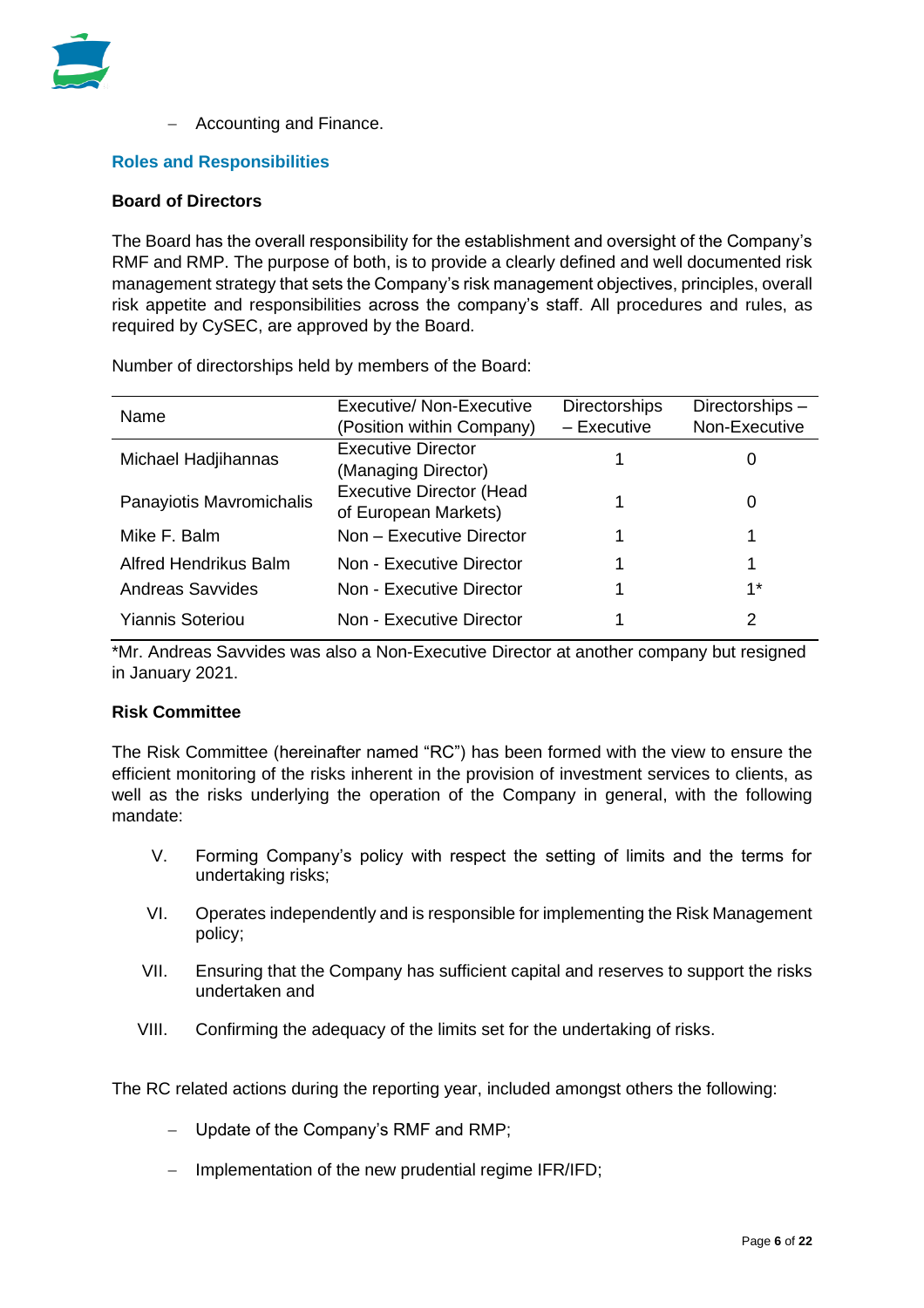

- − Update and implementation of the ICAAP including a Risk Register and
- − Action plan for the upcoming year, 2022, taking into consideration the recommendation of Internal Auditor and Compliance Officer.

The RC was convened on a quarterly basis during the year of 2021.

#### **Internal Audit**

The Internal Audit function is independent from any other units of the Company and reports directly to the Board. It is responsible for conducting independent appraisals of the Company's activities, functions, and operations to ensure that an adequate framework of internal controls has been established and is operating effectively. The above function is outsourced to FAI Limited.

#### **Legal and Compliance Officer**

The Legal and Compliance Officer has the responsibility for ensuring procedures are in place to ensure compliance with laws and regulations, which relate to carrying out business transactions, internal policies, and procedures as well as standards of behavior to protect and enhance the reputation of the Company. The specific Officer reports to the Managing Director of the Company and thereafter to the Company's Board.

The duties of the Compliance Officer include amongst others the following:

- − Supervising staff and activities with the aim of monitoring the adherence to the legislative framework that governs the Company, the identification of possible discrepancy from the applicable procedures and rules and the undertaking of proper measures for the prevention of errors;
- − Continuously supervising and evaluating the compliance mechanism and the presentation of proposals for the improvement of their effectiveness to the Board;
- − Monitoring the AML procedures and receiving information regarding suspicious transactions and
- − Drafting and updating company documentation (IOM, AML manual etc.) so that they reflect all obligations of the Company under the applicable legislation and communicating these to staff, notifying them of any changes to their responsibilities.

#### **Accounting and Finance**

The Accounting and Finance function plays a key role in the Company complying with its financial reporting obligations. The specific function is responsible for preparing the Company's financial statements in accordance with applicable accounting standards and rules in order to reflect a fair and true view of the Company's financial position. The Company's statutory financial statements are audited by the Company's independent auditors, Ernst and Young Cyprus Ltd and approved by the Board for approval. The approved financial statements are put before the shareholders of the Company at the annual General Meeting.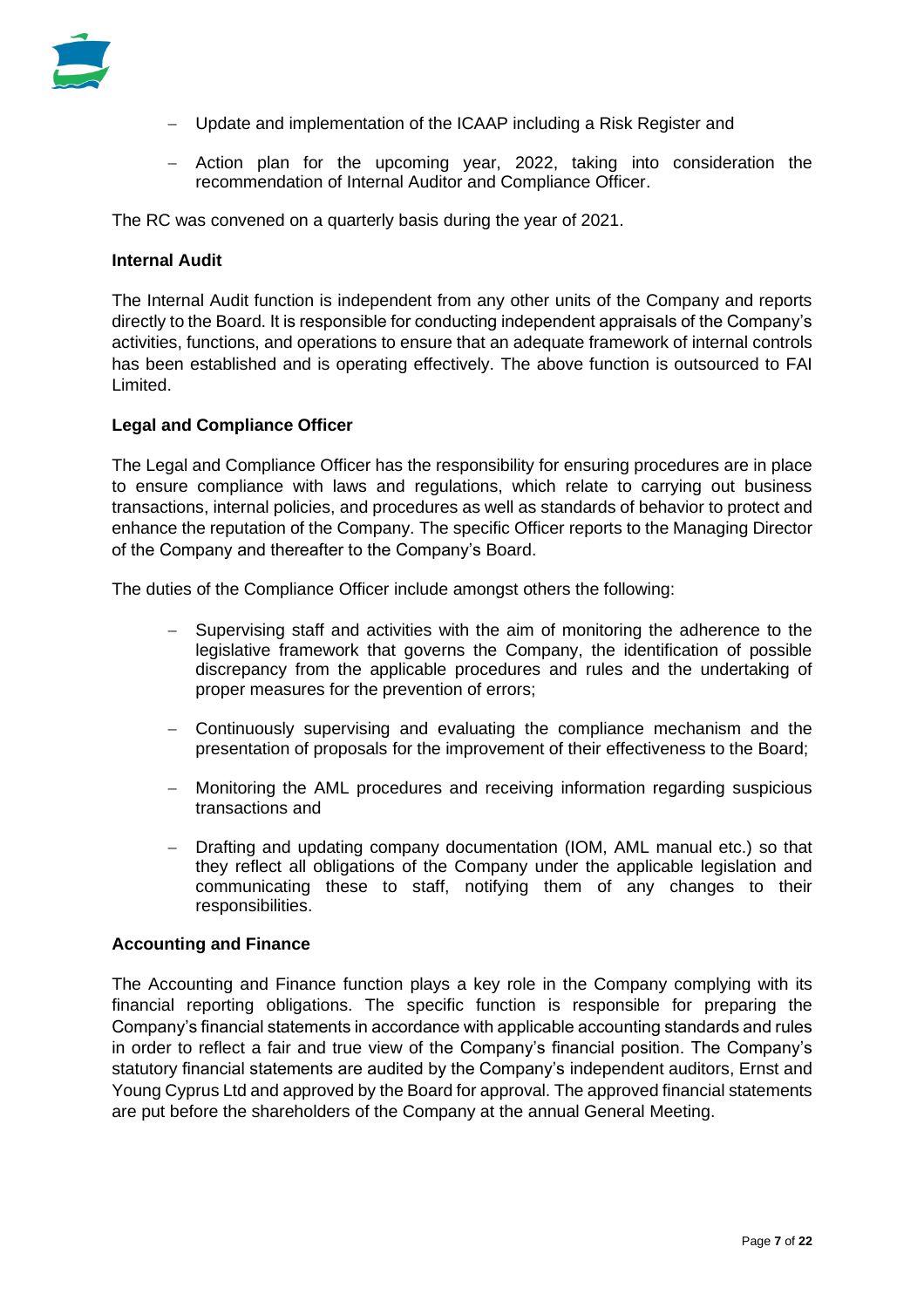

#### **Own Funds Requirements & Capital Ratios**

In accordance with the Directive, the Company's Own Funds must be disclosed as the amount of original Own Funds with separate disclosures of all positive terms (share capital, reserves brought forward, less any proposed dividends, translation differences and current period losses, as applicable).

The Company currently maintains only Tier 1 Capital as eligible Own Funds. The balance with the Investors Compensation Fund and any Intangible Assets (computer software and website development) is deducted when deriving Tier 1 Capital.

As at 31<sup>st</sup> of December 2021, the Company's eligible Own Funds consisted of the following. The Company deducts from its Own Funds the balance with the Investors Compensation Fund amounting to € 56,229 and any Intangible Assets with a net book value of € 200,090 as at the reporting date.

#### **Own Funds**

|                                        | 31 Dec 2021       |
|----------------------------------------|-------------------|
|                                        | $(\epsilon$ '000) |
| <b>Additional Capital Contribution</b> | 2,846             |
| <b>Share Capital</b>                   | 200               |
| <b>Retained Earnings</b>               | $-2,185$          |
| <b>Current Year Losses</b>             | $-342$            |
| <b>Total Equity</b>                    | 519               |
| <b>Investors Compensation Fund</b>     | -56               |
| Intangible Assets                      | $-200$            |
| <b>CET1 Capital</b>                    | 263               |
| <b>Additional T1 Capital</b>           |                   |
| <b>Tier 1 Capital</b>                  | 263               |
| <b>Tier 2 Capital</b>                  |                   |
| <b>Own Funds</b>                       | 263               |

Detailed composition of regulatory Own Funds according to Article 49 (a) and (c) of the Regulation is provided in the Appendix.

According to Article 11 of the Regulation, Class 2 investment firms Total Capital Requirements is the highest of the following:

- − K-factor Requirements;
- − Fixed Overhead Requirements and
- − Permanent Minimum Capital Requirements.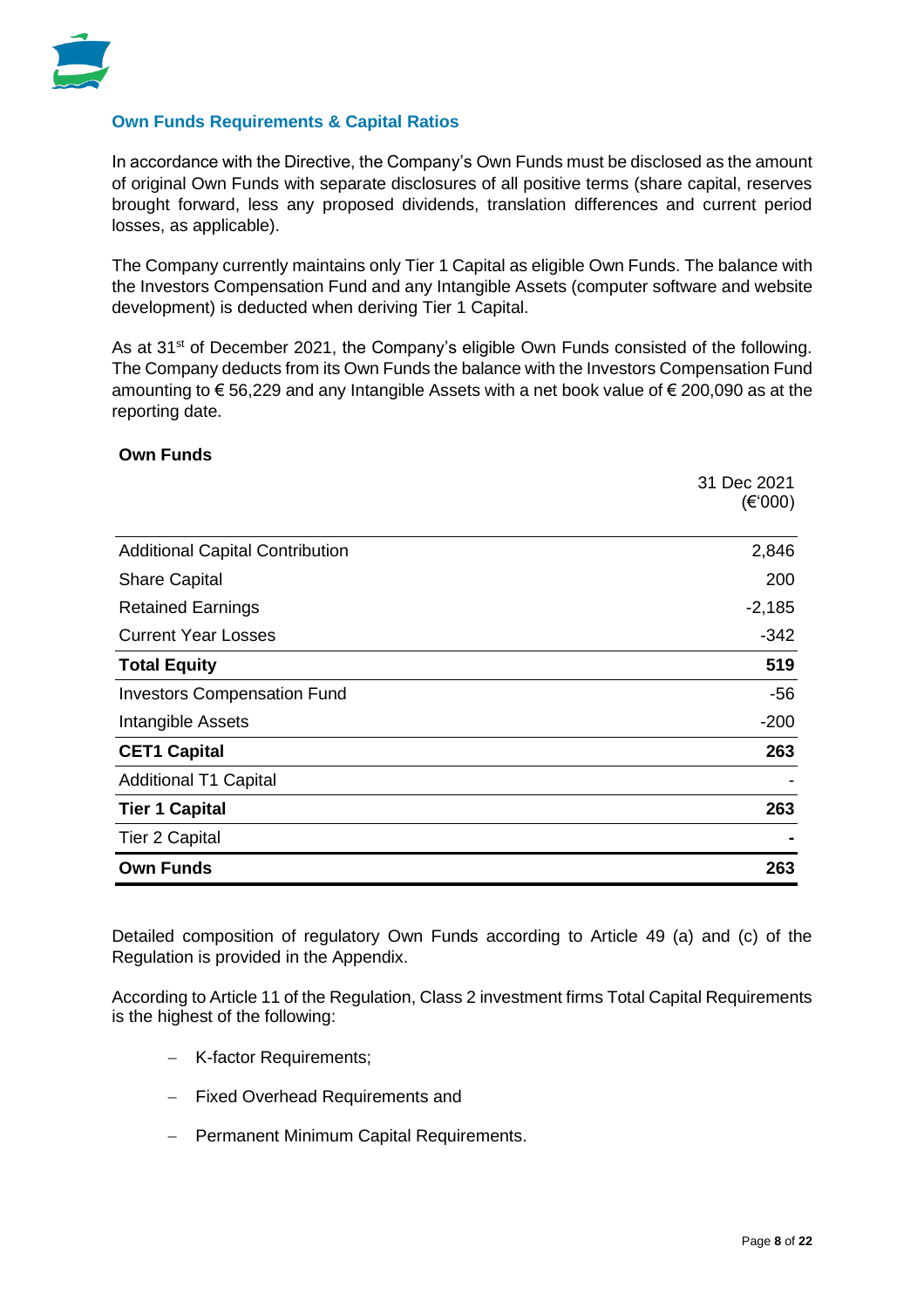

At all times the Company shall have Own Funds which amount at least to the Total Capital Requirements.

As at 31<sup>st</sup> of December 2021, the Company's capital requirements based on the K-factor methodology was the following.

#### **K-factor Requirements**

 31 Dec 2021 (€ '000)

| <b>K-factor (Risk to Client)</b>          | <b>K-factor Requirement</b> |
|-------------------------------------------|-----------------------------|
| K-AUM                                     | 16.41                       |
| K-CMH (on segregated accounts)            | 1.44                        |
| K-CMH (on non-segregated accounts)        | 0                           |
| K-ASA                                     | 0.15                        |
| K-COH cash trades                         | 0                           |
| K-COH derivatives                         | 0                           |
| <b>Total K-factor Capital Requirement</b> | 18                          |

The Company's K-factor requirement is equal with only the Risk to Client proxies, Risk to Market and Risk to Firm are excluded from the calculation.

As at 31<sup>st</sup> of December 2021, the Company's capital requirements based on the Fixed Overheads was the following.

#### **Fixed Overhead Requirements**

|                                                                      | 31 Dec 2021<br>(€ '000) |
|----------------------------------------------------------------------|-------------------------|
| Total expenses of the previous year after distribution of<br>profits | 1,164                   |
| <b>Total Deductions</b>                                              | -124                    |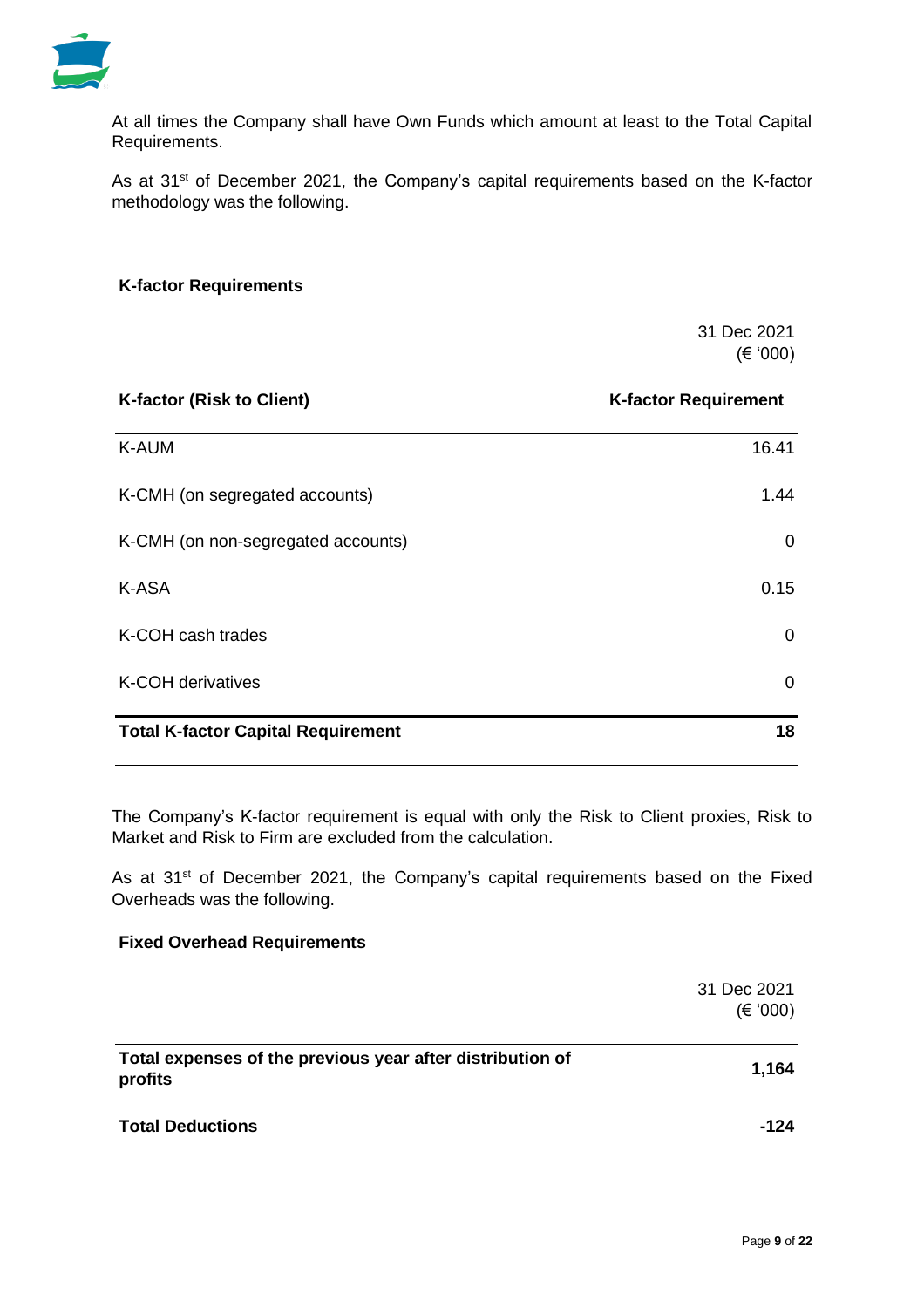

| Fixed Overhead Requirements (25%* Annual Fixed<br>Overheads)                 | 260   |
|------------------------------------------------------------------------------|-------|
| Annual Fixed Overheads of the previous year after<br>distribution of profits | 1,040 |
| Non-recurring expenses from non-ordinary activities                          | -120  |
| Shared commission and fees payable                                           | -2    |
| Other discretionary payments of profits and variable remuneration            | -2    |

CIF's that are classified as Class 2 according to Article 13 of the Regulation shall maintain sufficient capital to cover one quarter of the fixed overheads of the preceding year.

#### **Total Capital Requirements**

|                                               | 31 Dec 2021<br>(€ '000) |
|-----------------------------------------------|-------------------------|
| <b>K-Factor Requirements</b>                  | 18                      |
| <b>Fixed Overheads Requirements</b>           | 260                     |
| <b>Permanent Minimum Capital Requirements</b> | 150                     |
| <b>Total Capital Requirements</b>             | 260                     |

As of 31<sup>st</sup> December 2021, the Company was compliant with the CET1 Capital ratio, T1 Capital ratio and Total Capital ratio as per the Article 9 (1) of the Regulation. The Company's regulatory capital is analyzed as follows.

#### **Capital Ratios**

31 Dec 2021

|                            | <b>Capital Limits</b> | <b>Capital Ratios</b> |
|----------------------------|-----------------------|-----------------------|
| CET1 Capital ratio         | .56%                  | 101.15%               |
| Tier 1 Capital Ratio       | 75%                   | 101.15%               |
| <b>Total Capital Ratio</b> | $100\%$               | 101.15%               |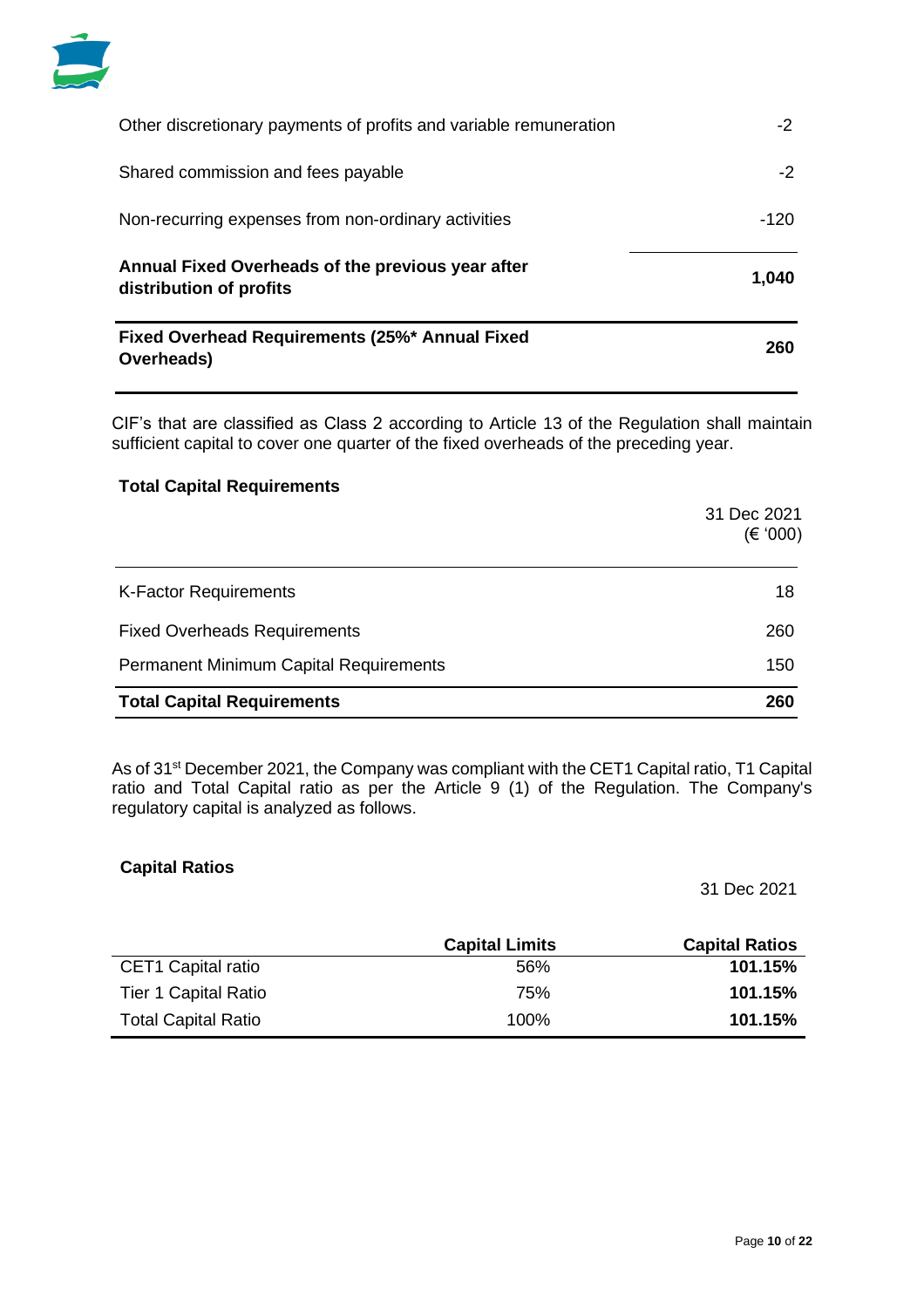

# **Risk Exposures and Risk Mitigation Strategies**

#### **Credit Risk**

Credit Risk may arise by failure of the counterparties to discharge their obligations as a result to reduce the amount of future cash inflows from financial assets on hand at the reporting date. Credit Risk arises principally from the Company's cash in banks and trade receivables from clients. Trade receivables are shown net of any provision made for impairment.

The Company amongst others applies the following policies and strategies to mitigate Credit Risk regarding its financial activities:

- Ensures cash balances are held with licensed financial institutions and retains policies to limit the amount of credit exposure to any financial institution;
- − Monitors credit ratings by nominated ECAI external agencies and ratios such as, CET1 ratio, Reserves for Loan Losses, Liquidity Coverage ratio which state financial strength;
- − Applies the method of diversification by splitting its cash reserves in multiple financial institutions and
- − Utilizes stress tests that examine multiple scenarios of downgrade and default of financial institutions.

Also, the Company amongst others employs the below policies and strategies to minimize its exposure to Credit Risk from its operating activities:

- − Monitors all contracts under Brokerage services;
- − Requires that all clients' funds are cleared before providing the services of discretionary Portfolio Management or Brokerage;
- − Ensures that sales of appropriate and suitable products and services are made to clients with sufficient experience, knowledge, and capital and
- − Monitors all trade receivables occurred by Investment Advice services by preparing debtors ageing report on a monthly basis and follow up for collection if deemed necessary.

#### **Market Risk**

#### **I. Equity Price Risk**

Equity Price Risk is the risk that may arise from volatility in security prices from general market risk which is the sensitivity of the price of the security to changes in broad market indices and specific risk which is the sensitivity of the price of a security due to security specific factor.

As of the date of this report the Company had no direct exposure to security prices.

#### **II. Foreign Exchange Risk**

Foreign Exchange Risk is the risk that the value of financial instruments will fluctuate due to changes in foreign exchange rates. This risk may arise when future commercial transactions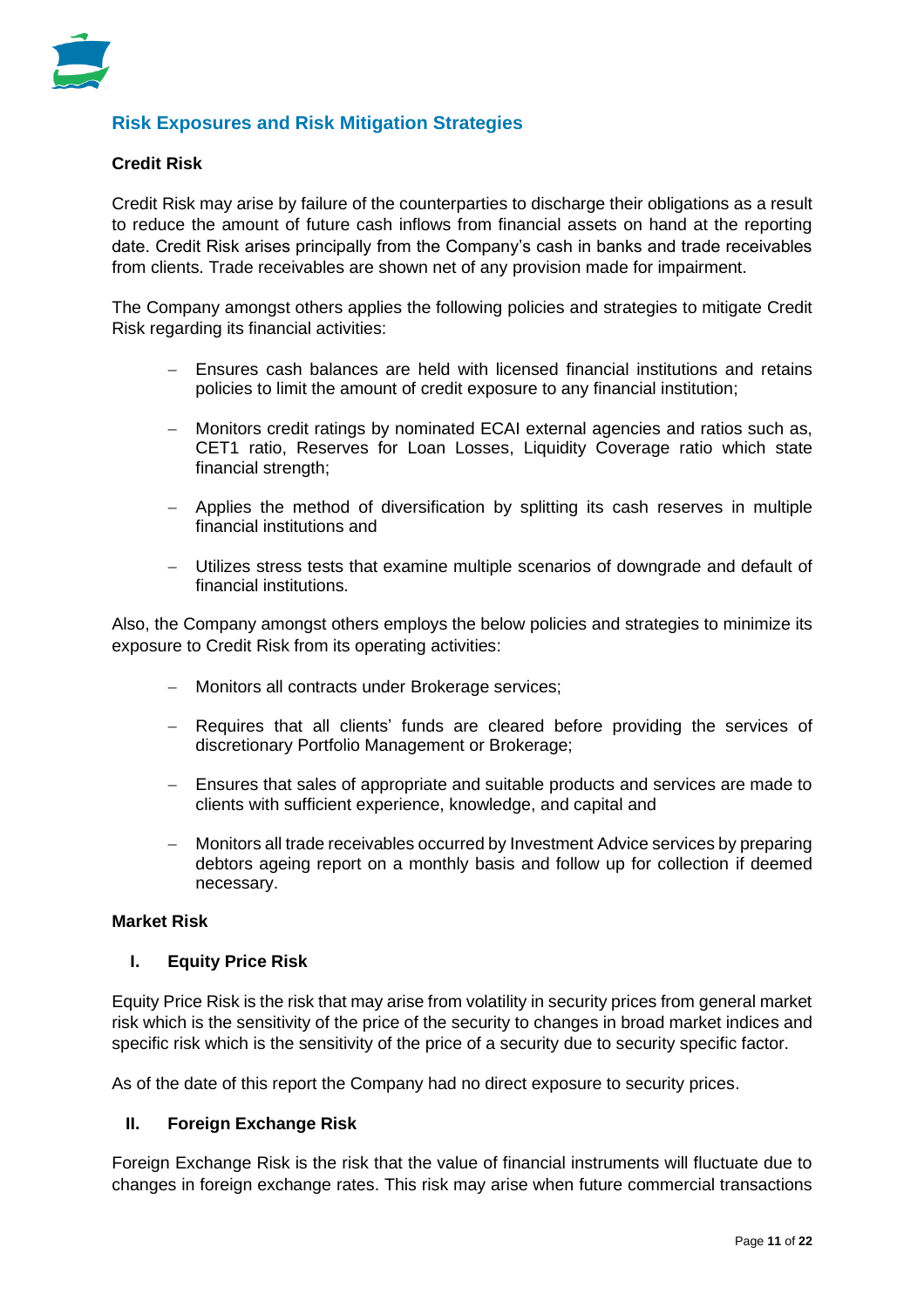

and recognized assets and liabilities are denominated in a currency that is not the Company's reporting currency, the Euro.

As of the date of this report the Company had no exposure to deposits or any other financial instruments denominated in a foreign currency and all its income and expenses was denominated in Euro.

#### **III. Interest Rate Risk**

Interest Rate Risk is the risk that the value of financial instruments will fluctuate due to changes in market interest rates. The Company's current income and operating cash flows are independent of changes in market interest rates.

As of the date of this report the Company had no significant interest-bearing financial assets or liabilities however, the management body continuously monitors the interest rate fluctuations.

#### **Operational Risk**

Operational Risk is the risk of loss arising from fraud, unauthorized activities, errors, omissions, inefficiency, systems failure, or external events such as natural disasters. It is inherent in every business organization and covers a wide range of issues.

The Company manages Operational Risk through a control-based environment in which all processes and transactions are monitored and documented on an ongoing basis. This is further supported by a program of audits undertaken by the Internal Auditor of the Company and by continuous monitoring of incidents to ensure that past failures are not repeated. The Company's IOM outlines the policies and procedures to be followed by its employees, and the reporting lines are in place for the functions and responsibilities of each department in order to minimize this risk in the greatest level.

In the reporting year, the Company's main Operational Risks was Computer Systems (Technology) Risk and Cyber Risk.

The Company amongst others applies the following policies and strategies to control the risk of Computer Systems (Technology):

- − An in-house Software Development department that supports both internal and external systems;
- − Internal monitoring software that monitors the key components of disk space, CPU utilization, memory etc. regarding hardware;
- − An internally developed data storage and processing system where all important information in respect to investors are stored while, important daily operations in respect to the investment services provided are executed;
- − External data storage systems (i.e., Azure and AWS cloud) where daily back-ups of the data stored on the internal data storage system and on the Point-9 are processed;
- − An adequate server that allows scale up and consolidate of workloads on a fewer number of instances and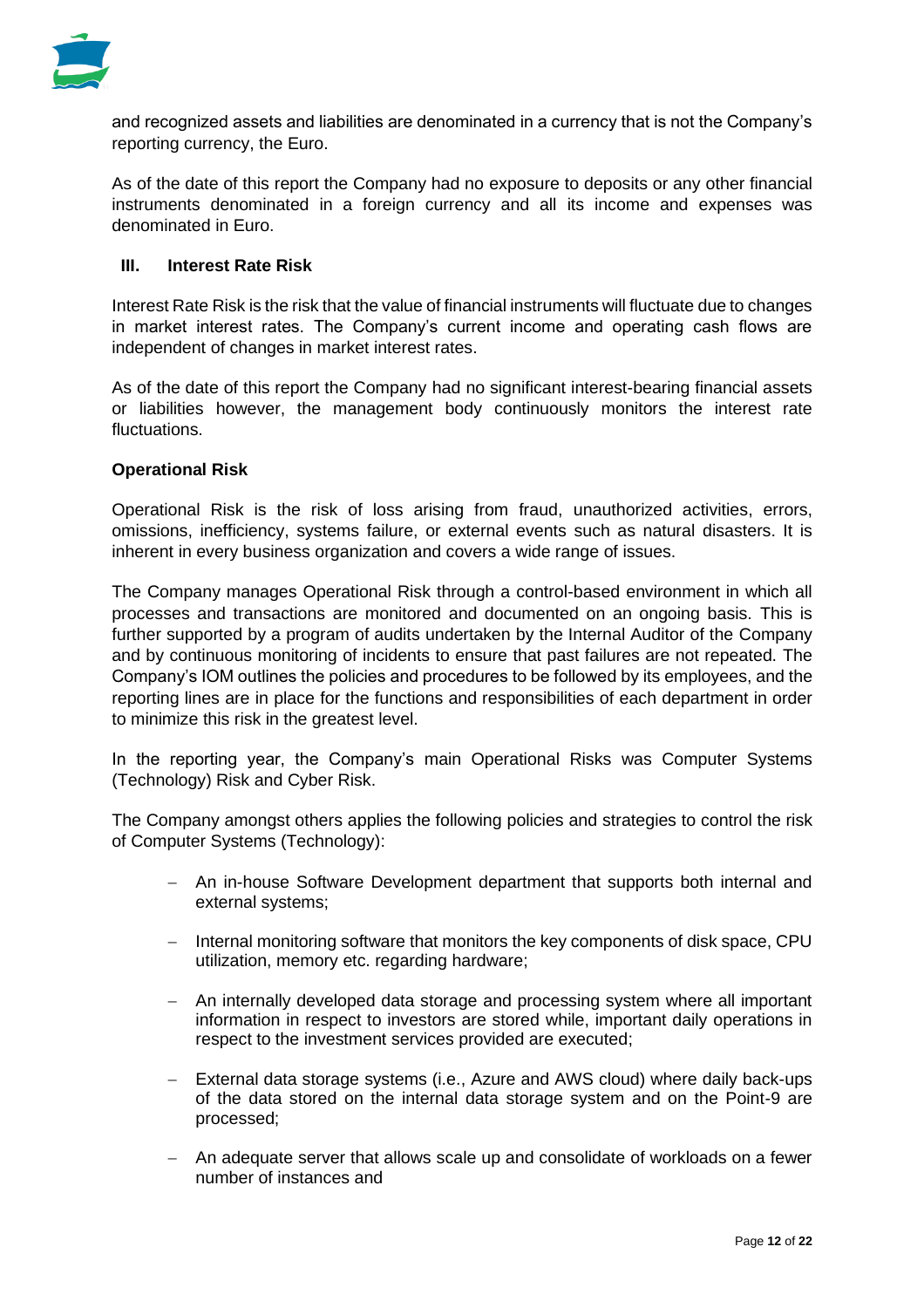

− A sufficient Disaster Recovery Plan that includes the emergency plans of hardware failure resulting in loss of internet connectivity and general power outage.

Also, the Company amongst others applies the below policies and strategies to avoid arise of Cyber Risk:

- − An external IT consultant with full desk support;
- − A comprehensive Cyber Risk management program that is designed to ensure information and system availability, user authentication and validation, and nonrepudiation;
- − Two step verification (e.g., Azure B2C authenticator) process for staff to access server and other IT systems and investors to log-in on the trading platform;
- − Segment networks that ensure authorized staff to view and edit certain information;
- − A strong risk culture to Cyber Risk by providing on annual basis training seminars in respect to internet security and phishing threats to the staff;
- − All software is updated on an on-going basis to reduce the probability of cyberattacks and
- − A sufficient Disaster Recovery Plan that includes the emergency plan in the event of virus outbreak.

#### **Other Risks**

#### **I. Liquidity Risk**

Liquidity Risk may arise if the Company is not capable to meet its financial obligations when they arise and when the maturity of assets and liabilities do not match.

The Company amongst others applies the following policies and strategies to avoid any liquidity drainage:

- − Monitors its liquidity ratios on ongoing basis to ensure that it always have sufficient liquidity to meet its liabilities when they are due;
- − Maintains the policy to retain adequate liquidity and contingent liquidity under both normal and stressed conditions;
- − Ensures to have sufficient cash reserves to meet expected operation expenses and
- − Reviews on a monthly basis a global Economic and Political analysis in order to be informed of market changes and be prepared to any market liquidity drainage.

As of 31<sup>st</sup> December 2021, the Company was complaint with its liquidity requirements, to hold an amount of liquid assets equivalent to at least one third of its Fixed Overhead Requirements calculated in accordance with Article 13(I) of the Regulation.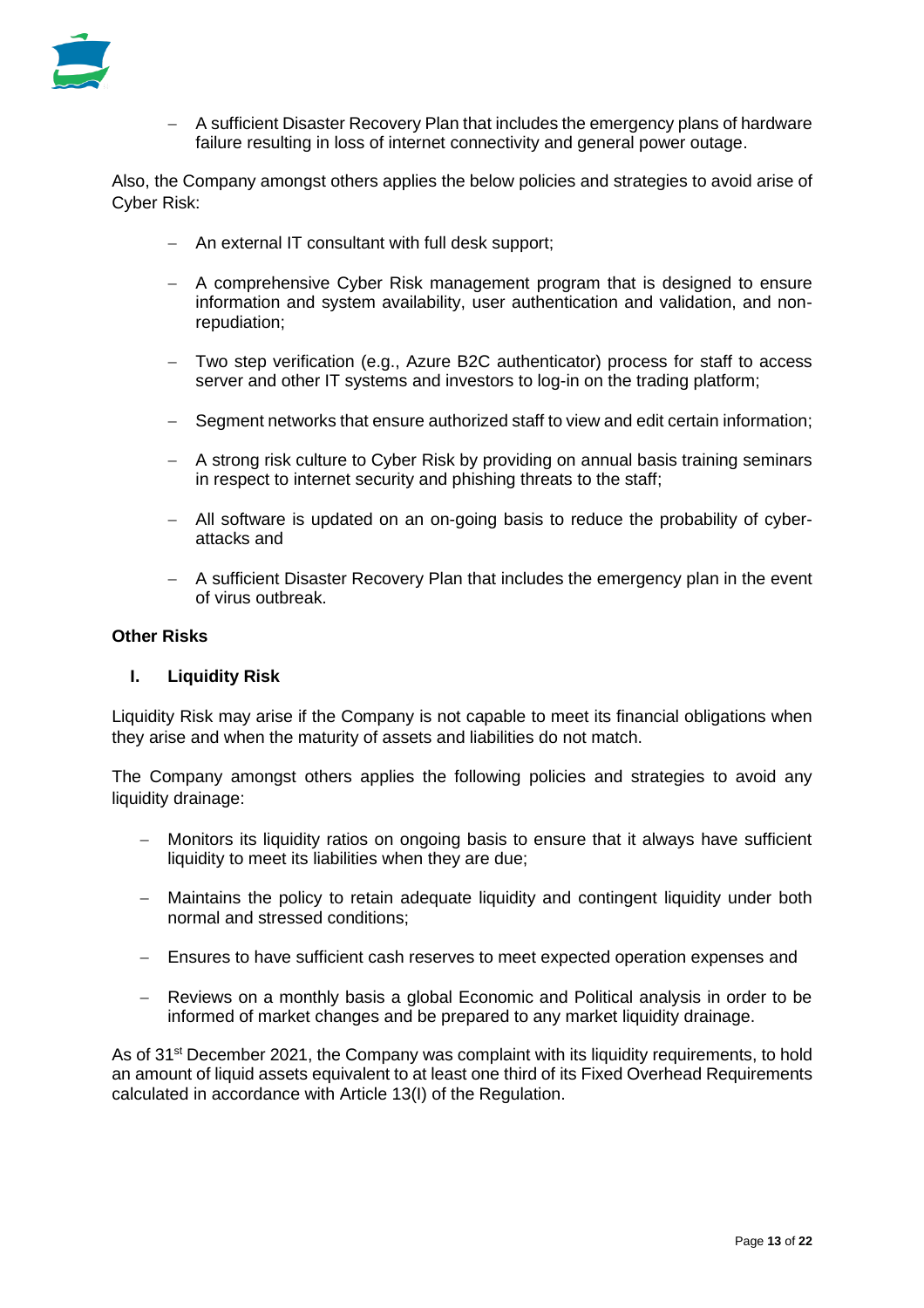

**Liquidity Requirements**

 31 Dec 2021 (€ '000)

| <b>Liquidity Requirements</b>                 | 87  |
|-----------------------------------------------|-----|
| Unencumbered short-term Deposits              | 184 |
| Total Eligible Receivables due within 30-days | 83  |
| <b>Total Liquid Assets Requirements</b>       | 267 |

#### **II. Legal & Regulatory Risk**

Legal and Regulatory Risk may arise from potential litigation which can create uncertainty for the Company and uncertainty surrounding actions by a governmental entity.

The Company amongst others imposes the following policies and strategies to control Legal & Regulatory Risk:

- − A full time Compliance Officer that ensures adherence with all applicable local, European and third country regulations, directives, and circulars;
- − Engaged, on a contract basis, the services of a reputational lawyer in financial and corporate matters, specialized, not only in jurisdiction of the Republic of Cyprus, but also in jurisdictions of other countries, to act as the Company's legal advisor;
- The management consists of individuals of suitable professional experience, ethos, and integrity and
- − Maintains a civil liability insurance.

#### **III. Business Risk**

Business Risk may arise due to variability of inputs that influence either revenues or cost structures due to unfavorable conditions in the business environment.

The Company amongst others applies the below policies and strategies to control Business Risk:

- − Research on upcoming changes in the industry, business sentiment, general market activity targeting and regulations;
- − Continues development of its business by introducing new services and products;
- − Dynamic corporate environment and systems that provide the flexibility to adapt any changes on the business environment and
- − Ongoing communication with regulatory bodies regarding new regulatory and publications of new guidelines.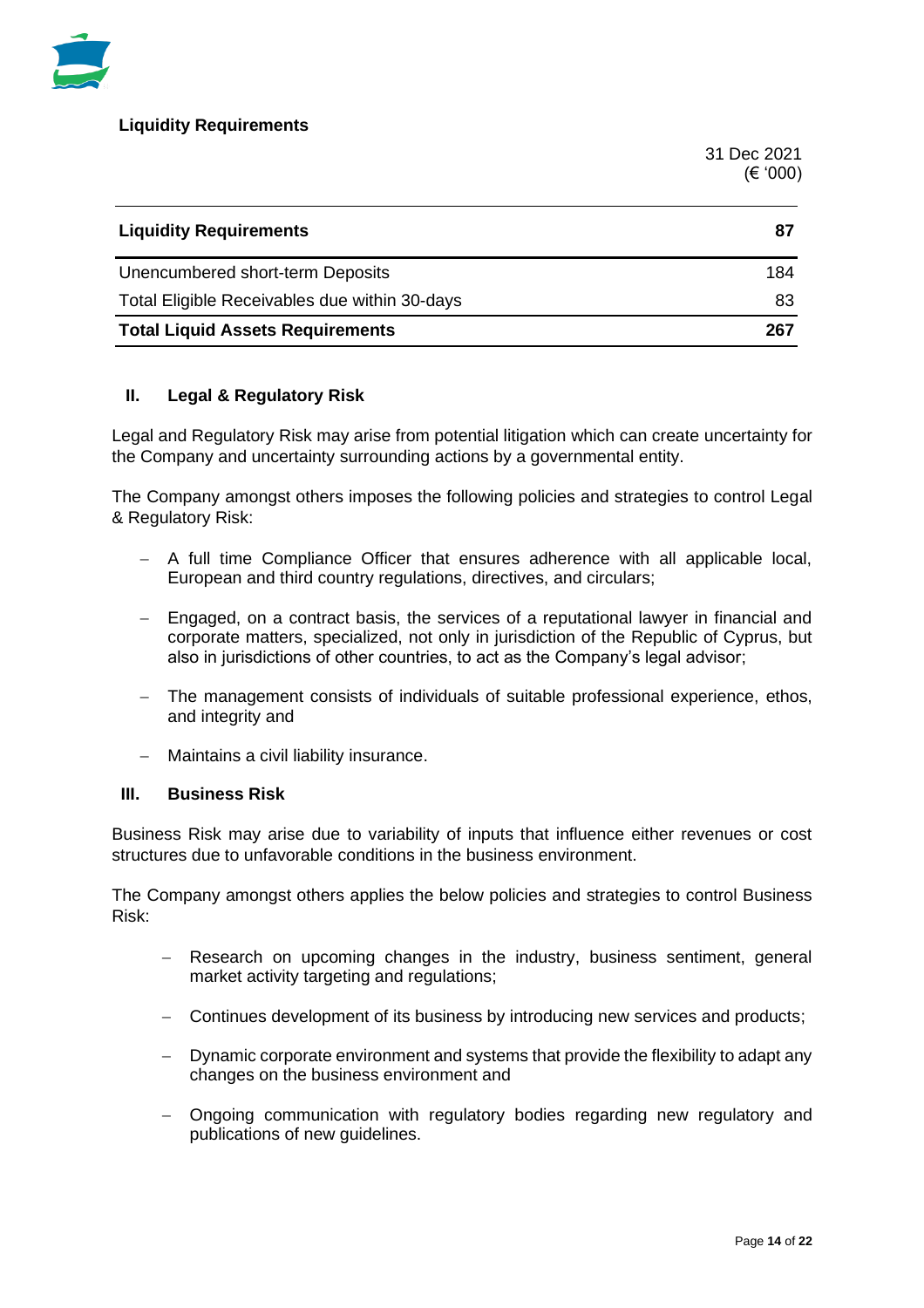

#### **IV. Strategic Risk**

Strategic Risk may arise from adverse strategic business planning, decisions and improper implementation of decisions or lack of responsiveness to changes in the business environment or political and economic uncertainty in the regions which it operates.

The Company amongst others applies the following policies and strategies to reduce exposure to Strategic Risk:

- − Continuous monitoring of the strategic direction by the Board and Senior Management ensuring that business plan is in line, taking into consideration objectives, political and economic conditions, and update budgets accordingly;
- − Prior approval of the Board to initiate any projects that might have an impact to the short- and long-term business plans;
- − Reports with milestones and other goals achieved/ not achieved are regularly submitted to the Board and
- − Assessments of strategic decisions implications on risk-based measures and riskbased capital (RAROC) are implemented.

#### **V. Reputation Risk**

Reputation Risk may arise due to either loss of confidence in the firm's financial soundness or a perception of a lack of fair dealing with stakeholders. This risk is often one of the outcomes of experiencing a loss in another risk category.

The Company amongst others imposes the following policies and strategies to avoid arise of Reputation Risk:

- − Adhered to all applicable laws and regulations and responsive to market changes including changes of regulatory nature;
- − Policies and procedures including the Company's 'Code of Business Conduct' and 'Code of Ethics' are updated and adhered in order to secure integrity and good business practices according to market and regulatory changes;
- − Internal controls are in place by the Board, Internal Auditor and Compliance Officer and
- − Board is composed by high caliber professionals who are recognized in the industry for their knowledge, experience, and integrity.

# **Remuneration Policy & Practices**

During 2021, the following was applicable with regards to the Company's remuneration system.

The Company's remuneration system policy is concerned with practices of the Company for those categories of staff whose professional activities have a material impact on its risk profile, i.e. the Senior Management, members of the Board and the Heads of the Departments; the said practices are established to ensure that the rewards for the "Executive Management" are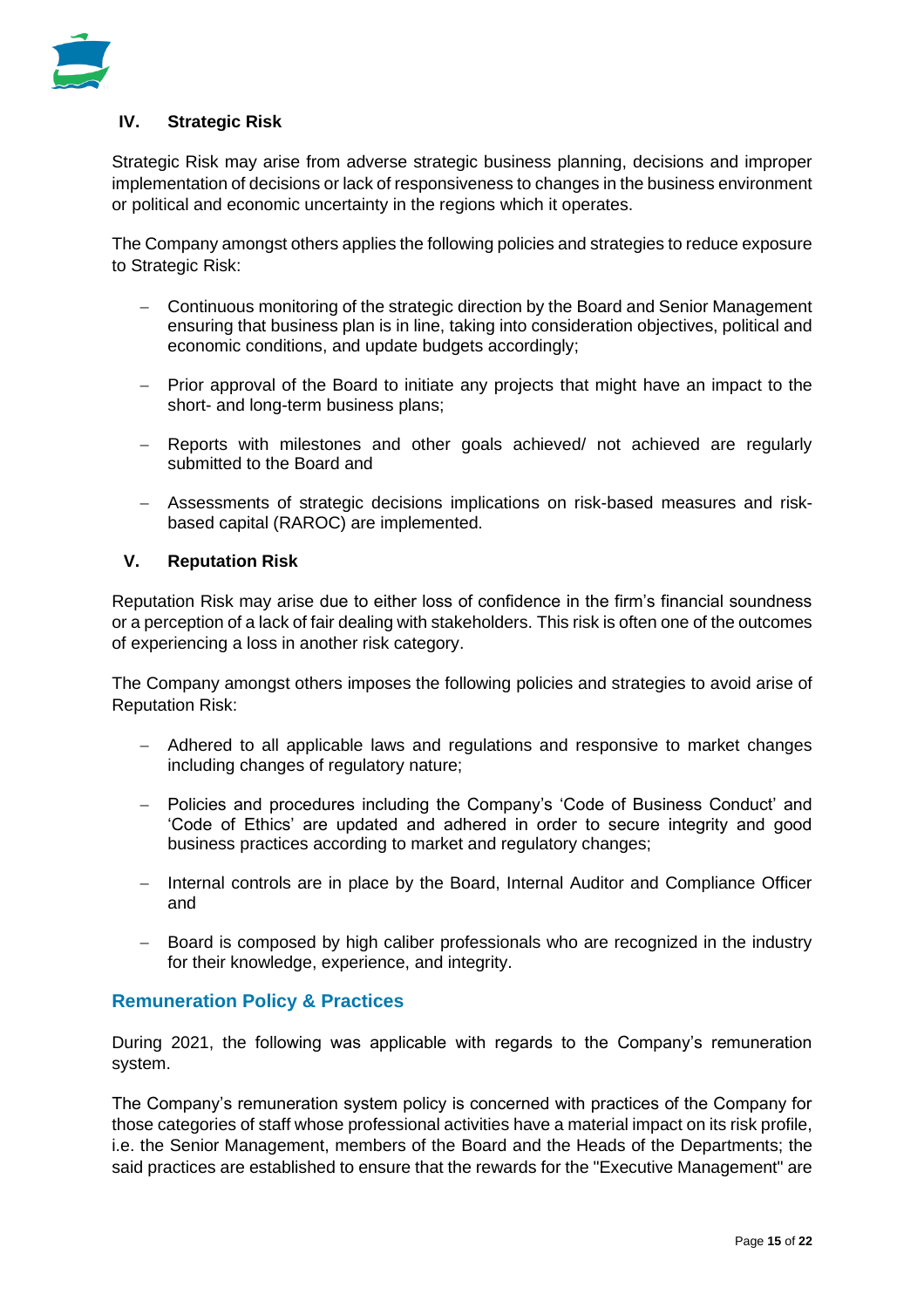

linked to the Company's performance, to provide an incentive to achieve the key business aims and deliver an appropriate link between reward and performance, whilst ensuring base salary levels are not set at artificially low levels. The Company operates a discretionary bonus policy directly correlated to the annual profitability of the Company. The Company uses remuneration as a key method of attracting and retaining key employees whose talent can contribute to the Company's short and long-term success. It is noted that the Company has considered its size, internal organization and the nature, scope and complexity of its activities and it does not deem necessary the establishment of a specific Remuneration Committee. Decisions on these matters are taken on a Board level, while the remuneration policy is periodically reviewed.

The Company, when formulating its Remuneration Policy and particularly for those categories of staff whose professional activities have a material impact on the Company's risk profile, takes into consideration gender neutrality in the sense that remuneration is calculated based on various factors other than gender. As such the Company takes into consideration gender pay gap and takes the appropriate measures to adopt equal remuneration standards.

The total remuneration of the Company's staff consisted of only fixed remuneration during the reporting year; no variable remuneration was employed mainly to avoid situations of excessive risk taking. However, the Company retains provisions for fixed and variable remuneration, where the two components are appropriately balanced, and the fixed component presents a sufficiently high proportion of the total remuneration to allow the operation of a fully flexible policy on variable remuneration components, including the possibility to pay no variable remuneration component. Variable remuneration is a multiplier of performance and fixed component.

Fixed remuneration varies for different position/roles depending on each position's actual functional requirements, and it is set at levels which reflect the educational level, experience, accountability, and responsibility needed for an employee to perform each position/role. Fixed remuneration is also set in comparison with standard market practices employed by the other market participants/competitors.

Variable remuneration is designed to ensure that the total remuneration remains at competitive levels and to reward the staff for its performance, whilst remaining aligned with department's and/or the Company's performance. Other factors considered are the following:

- − The financial viability of the Company;
- − The general financial situation of the state in which the Company operates and
- − Each employee's personal objectives (such as personal development, compliance with the Company's systems and controls, commitment, and work ethics).

The Company's variable remuneration (if any) is approved by the Board, for the employees of the compliance department and by the Senior Management, for the employees of the backoffice department, dealing department and customer support department.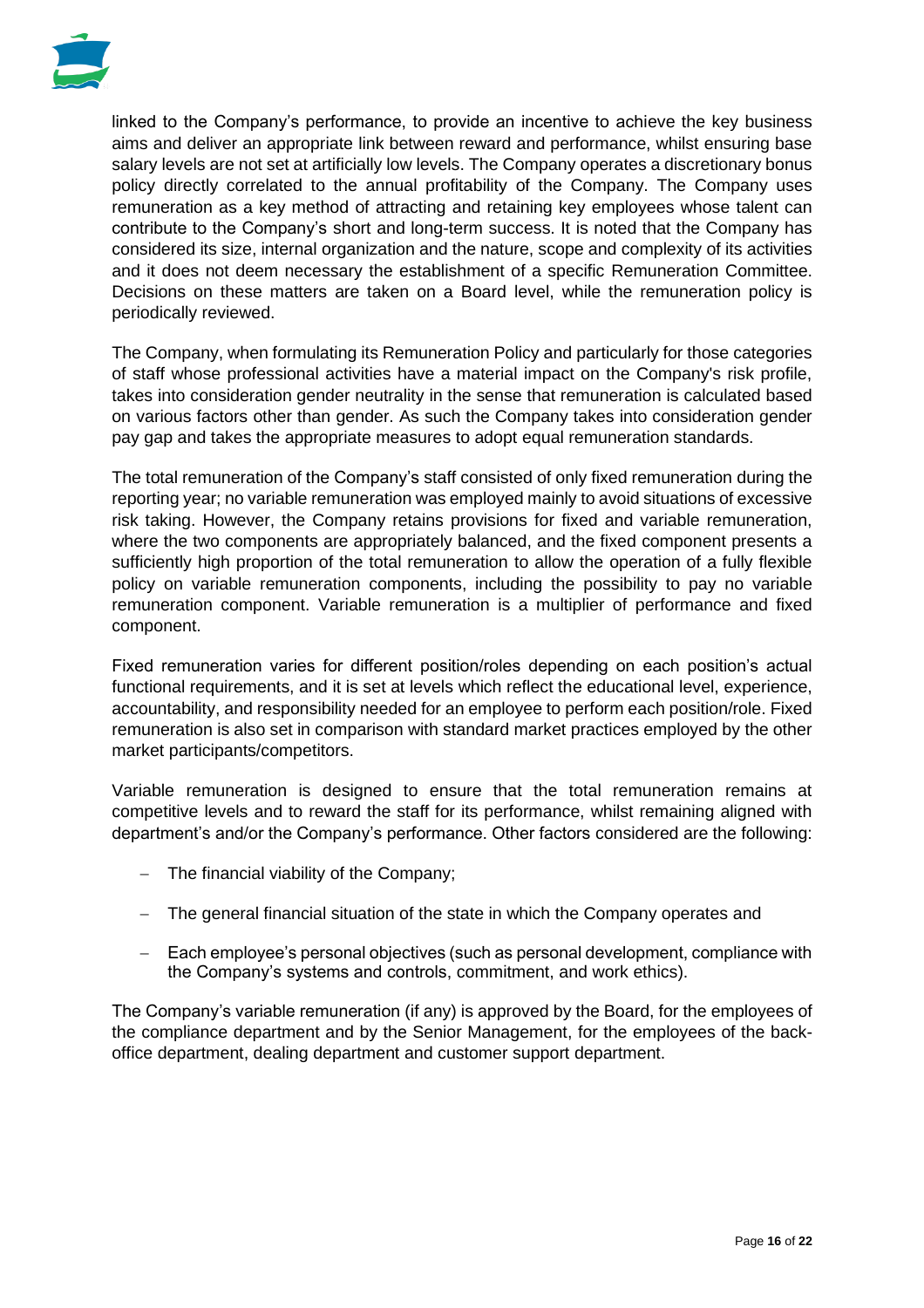

#### **Remuneration of Management**

| Categorization             | No. of Staff | Annual Fixed Remuneration $(\epsilon)$ |
|----------------------------|--------------|----------------------------------------|
| <b>Executive Directors</b> | 2            | 195,617                                |
| Non - Executive Directors  | 3            | 12,850                                 |
| Senior Management          | 4            | 144,316                                |
| <b>Other Staff</b>         | 18           | 439,359                                |
| <b>Total</b>               | 27           | 792,142                                |

#### **Remuneration broken down by Business Area**

| Categorization           | No. of Staff | Annual Fixed Remuneration (€) |
|--------------------------|--------------|-------------------------------|
| <b>Risk Management</b>   | 2            | 127,186                       |
| <b>Brokerage</b>         | 1            | 37,534                        |
| <b>Investment Advice</b> | 1            | 20,553                        |
| Portfolio Management     | 3            | 119,945                       |
| Finance                  | 6            | 143,005                       |
| Other                    | 11           | 331,070                       |
| <b>Total</b>             | 24           | 779,293                       |

*\*Note: Remuneration figures are for the year end, December 2021 and include employer's contributions paid by the Company for the year ended 31 December 2021.*

# **Investment Policy**

As per Article 52 of the Regulation, Class 2 investment firms shall disclose the information of Article 52(a) – (d) regarding their Investment Policy. The Company is exempt from the requirement of disclosing in regards to its Investment Policy since, neither of the thresholds specified on the Regulation for the application of this disclosing requirement are exceeded.

The two materiality thresholds are as follow:

- I. Investment firms with on- and off-balance-sheet assets on average greater than €100 million over the four-year period immediately preceding a given financial year and
- II. Investment firms whose shares are admitted to trading on a regulated market and in which the proportion of voting rights exceeds 5 % of all voting rights issued by the company are considered relevant for disclosure.

#### **Board Risk Management Declaration**

The Board is responsible for reviewing the effectiveness of the Company's risk management arrangements and systems of financial and internal control. These are designed to manage rather than eliminate the risks of not achieving business objectives, and -as such- offer reasonable but not absolute assurance against fraud, material misstatement and loss.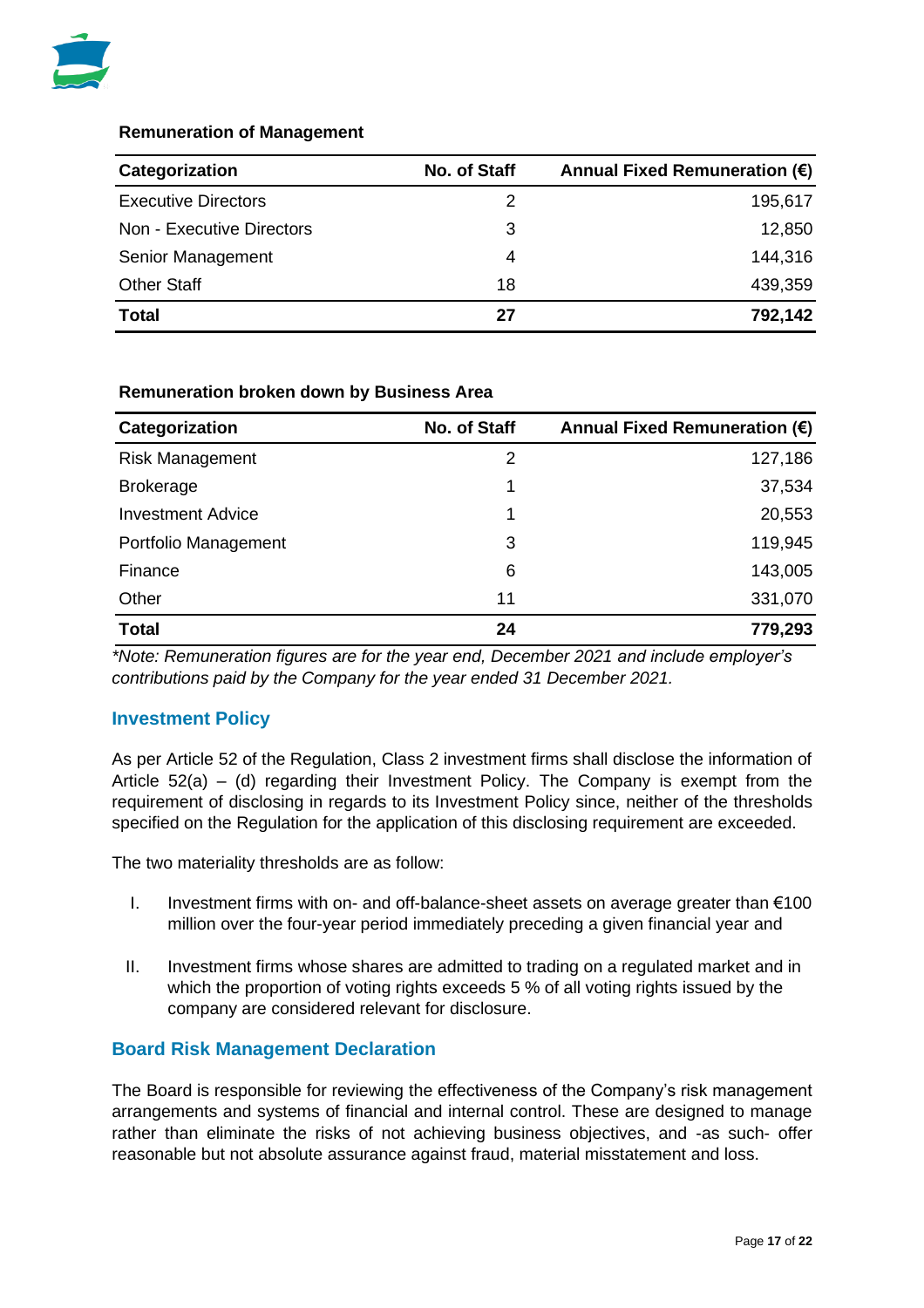

The Board considers that it has in place adequate systems and controls regarding the Company's profile and strategy and an appropriate array of assurance mechanisms, properly resourced and skilled, to avoid, minimize or eliminate loss.

# **Board Risk Statement**

The Company's strategic objective is to provide to its customers the financial services and the financial instruments and have the clients' loyalty and trust.

The Company operates with a strong customer focus and provides a variety of financial instruments aiming to deliver value to its clients' investments. The Company has implemented and maintains adequate risk management policies and procedures which identify the risks relating to the Company's activities, processes, and systems, and where appropriate, set the level of risk tolerated by the Company. The Company has adopted effective arrangements, processes, and systems, considering the level of risk tolerance, where applicable. The Company's strategy is pursued within a defined Risk Appetite.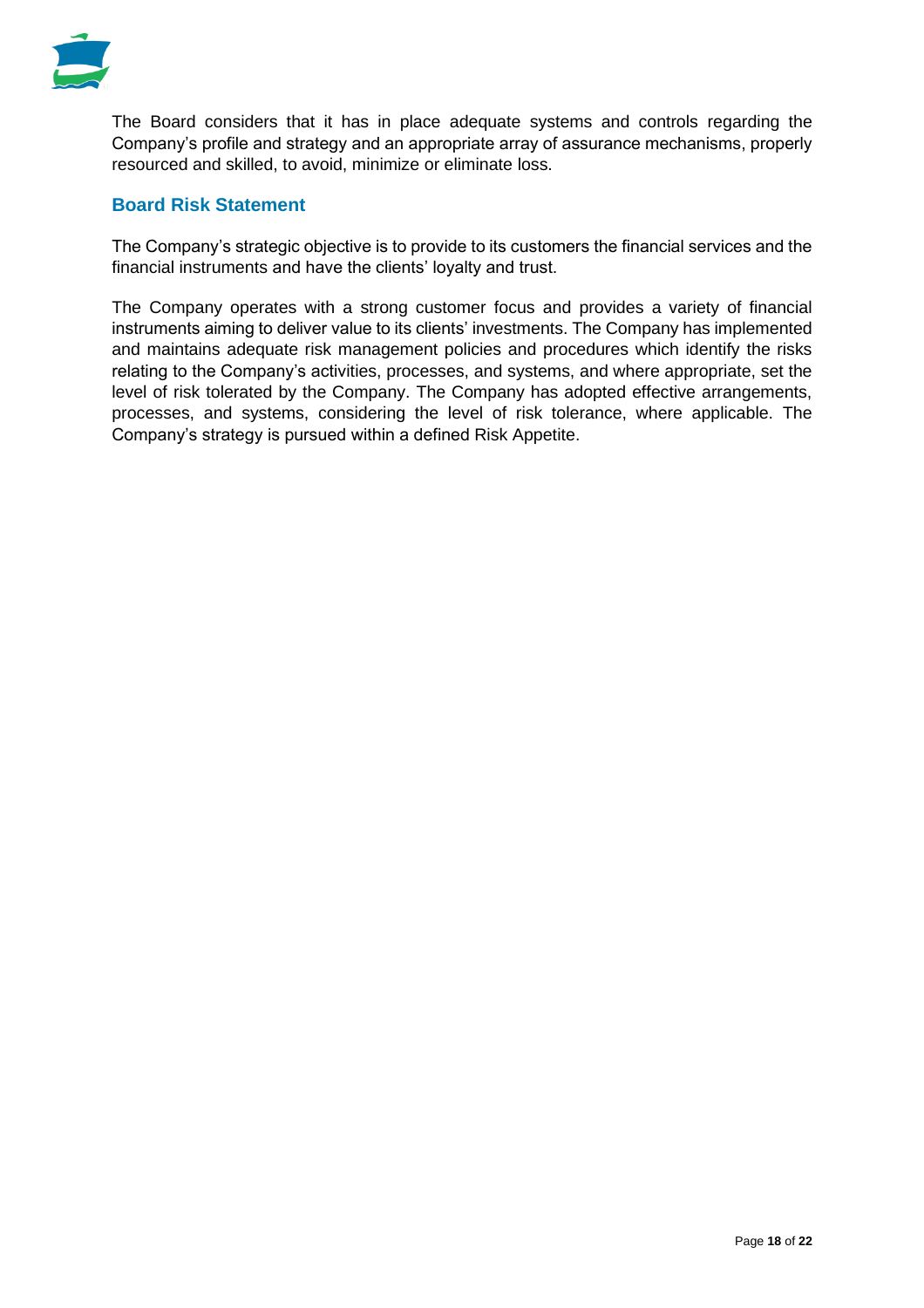

# **Appendix**

# **Composition of Regulatory Own Funds**

|                         |                                                                                           | (a)                 | (b)                                                                   |  |  |  |  |
|-------------------------|-------------------------------------------------------------------------------------------|---------------------|-----------------------------------------------------------------------|--|--|--|--|
|                         |                                                                                           | <b>Amounts</b>      | Source based on reference numbers/letters of the balance sheet in     |  |  |  |  |
|                         | Common Equity Tier 1 (CET1) capital: instruments and reserves                             |                     |                                                                       |  |  |  |  |
| $\mathbf 1$             | <b>OWN FUNDS</b>                                                                          |                     | 263 Total equity less Intangible and ICF                              |  |  |  |  |
| $\overline{\mathbf{2}}$ | <b>TIER 1 CAPITAL</b>                                                                     |                     | 263 Total equity less Intangible and ICF                              |  |  |  |  |
| 3                       | <b>COMMON EQUITY TIER 1 CAPITAL</b>                                                       |                     | 263 Total equity less Intangible and ICF                              |  |  |  |  |
| 4                       | Fully paid up capital instruments                                                         |                     | 2955 Share capital plus the contributions from shareholder            |  |  |  |  |
| 5                       | Share premium                                                                             | 0                   |                                                                       |  |  |  |  |
| 6                       | Retained earnings                                                                         |                     | -2527 Accumulated losses                                              |  |  |  |  |
| $\overline{7}$<br>8     | Accumulated other comprehensive income<br>Other reserves                                  |                     |                                                                       |  |  |  |  |
| 9                       |                                                                                           | $\mathbf{0}$        | 91 Contributions from shareholder                                     |  |  |  |  |
| 10                      | Minority interest given recognition in CET1 capital                                       | 0                   |                                                                       |  |  |  |  |
| 11                      | Adjustments to CET1 due to prudential filters<br>Other funds                              | 0                   |                                                                       |  |  |  |  |
| 12                      | (-)TOTAL DEDUCTIONS FROM COMMON EQUITY TIER 1                                             |                     | -256 Intangible assets plus ICF (Non-current Assets)                  |  |  |  |  |
| 13                      | (-) Own CET1 instruments                                                                  | $\mathbf{0}$        |                                                                       |  |  |  |  |
| 14                      | (-) Direct holdings of CET1 instruments                                                   | 0                   |                                                                       |  |  |  |  |
| 15                      | (-) Indirect holdings of CET1 instruments                                                 | 0                   |                                                                       |  |  |  |  |
| 16                      | (-) Synthetic holdings of CET1 instruments                                                | 0                   |                                                                       |  |  |  |  |
| 17                      | (-) Losses for the current financial year                                                 | $\mathsf{O}\xspace$ |                                                                       |  |  |  |  |
| 18                      | (-) Goodwill                                                                              | 0                   |                                                                       |  |  |  |  |
| 19                      | (-) Other intangible assets                                                               |                     | -200 Non-current assets-Intangible assets                             |  |  |  |  |
|                         | (-) Deferred tax assets that rely on future profitability and do not arise from temporary |                     |                                                                       |  |  |  |  |
| 20                      | differences net of associated tax liabilities                                             | 0                   |                                                                       |  |  |  |  |
| 21                      | (-) Qualifying holding outside the financial sector which exceeds 15% of own funds        | 0                   |                                                                       |  |  |  |  |
| 22                      | (-) Total qualifying holdings in undertaking other than financial sector entities which   | 0                   |                                                                       |  |  |  |  |
| 23                      | (-) CET1 instruments of financial sector entites where the institution does not have a    | $\overline{0}$      |                                                                       |  |  |  |  |
| 24                      | (-) CET1 instruments of financial sector entities where the institution has a significant | $\pmb{0}$           |                                                                       |  |  |  |  |
| 25                      | (-)Defined benefit pension fund assets                                                    | $\Omega$            |                                                                       |  |  |  |  |
| 26                      | (-) Other deductions                                                                      |                     | -56 Non current assets-Balance with Investors Compensation fund (ICF) |  |  |  |  |
| 27                      | CET1: Other capital elements, deductions and adjustments                                  | 0                   |                                                                       |  |  |  |  |
| 28                      | <b>ADDITIONAL TIER 1 CAPITAL</b>                                                          | $\mathbf{0}$        |                                                                       |  |  |  |  |
| 29                      | Fully paid up, directly issued capital instruments                                        | 0                   |                                                                       |  |  |  |  |
| 30                      | Share premium                                                                             | 0                   |                                                                       |  |  |  |  |
| 31                      | (-) TOTAL DEDUCTIONS FROM ADDITIONAL TIER 1                                               | $\mathbf{0}$        |                                                                       |  |  |  |  |
| 32                      | (-) Own AT1 instruments                                                                   | $\mathsf{O}\xspace$ |                                                                       |  |  |  |  |
| 33                      | (-) Direct holdings of AT1 instruments                                                    | 0                   |                                                                       |  |  |  |  |
| 34                      | (-) Indirect holdings of AT1 instruments                                                  | 0                   |                                                                       |  |  |  |  |
| 35                      | (-) Synthetic holdings of AT1 instruments                                                 | 0                   |                                                                       |  |  |  |  |
| 36                      | (-) AT1 instruments of financial sector entities where the institution does not have a    | $\overline{0}$      |                                                                       |  |  |  |  |
| 37                      | (-) AT1 instruments of financial sector entities where the institution has a significant  | 0                   |                                                                       |  |  |  |  |
| 38                      | (-) Other deductions                                                                      | 0                   |                                                                       |  |  |  |  |
| 39                      | Additional Tier 1: Other capital elements, deductions and adjustments                     | 0                   |                                                                       |  |  |  |  |
| 40                      | <b>TIER 2 CAPITAL</b>                                                                     | $\mathbf{0}$        |                                                                       |  |  |  |  |
| 41                      | Fully paid up, directly issued capital instruments                                        | 0                   |                                                                       |  |  |  |  |
| 42                      | Share premium                                                                             | 0                   |                                                                       |  |  |  |  |
| 43                      | (-) TOTAL DEDUCTIONS FROM TIER 2                                                          | $\Omega$            |                                                                       |  |  |  |  |
| 44                      | (-) Own T2 instruments                                                                    | $\Omega$            |                                                                       |  |  |  |  |
| 45                      | (-) Direct holdings of T2 instruments                                                     | 0                   |                                                                       |  |  |  |  |
| 46                      | (-) Indirect holdings of T2 instruments                                                   | 0                   |                                                                       |  |  |  |  |
| 47                      | (-) Synthetic holdings of T2 instruments                                                  | $\overline{0}$      |                                                                       |  |  |  |  |
| 48                      | (-) T2 instruments of financial sector entities where the institution does not have a     | $\mathbf{0}$        |                                                                       |  |  |  |  |
| 49                      | (-) T2 instruments of financial sector entities where the institution has a significant   | $\Omega$            |                                                                       |  |  |  |  |
| 50                      | Tier 2: Other capital elements, deductions and adjustments                                | 0                   |                                                                       |  |  |  |  |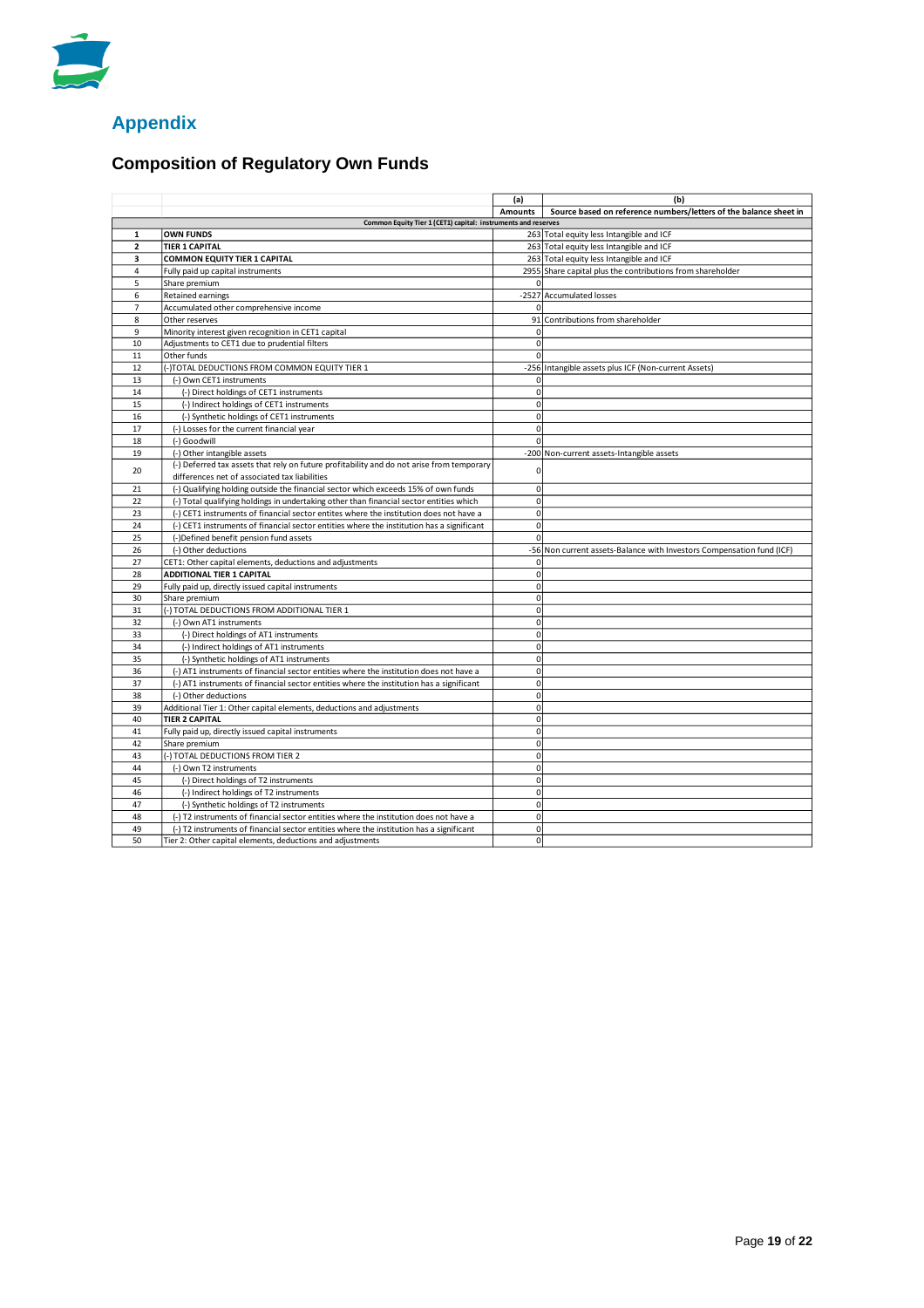

# **Own Funds: Reconciliation of Regulatory Own Funds to Balance Sheet in the Audited Financial Statements**

|                                                                                                                            | a                                                                  | b                | c                            |  |  |  |  |  |
|----------------------------------------------------------------------------------------------------------------------------|--------------------------------------------------------------------|------------------|------------------------------|--|--|--|--|--|
|                                                                                                                            | Balance sheet as in published/audited<br>Under regulatory scope of |                  | Cross reference to EU IF CC1 |  |  |  |  |  |
|                                                                                                                            | financial statements                                               | consolidation    |                              |  |  |  |  |  |
|                                                                                                                            | As at period end                                                   | As at period end |                              |  |  |  |  |  |
| Assets - Breakdown by asset classes according to the balance sheet in the published/audited financial statements           |                                                                    |                  |                              |  |  |  |  |  |
| 1 Equipment                                                                                                                | 29,166.00                                                          | 29,166.00        |                              |  |  |  |  |  |
| 2 Intagible assets                                                                                                         | 200,090.00                                                         |                  | <b>Ref 19</b>                |  |  |  |  |  |
| 3 Right of use asset                                                                                                       | 407,128.00                                                         | 407,128.00       |                              |  |  |  |  |  |
| 4 Balance with Investors Compensation Fund                                                                                 | 56,228.00                                                          |                  | <b>Ref 26</b>                |  |  |  |  |  |
| 5 Trade & other receivables                                                                                                | 111,231.00                                                         | 111,231.00       |                              |  |  |  |  |  |
| Cash at bank<br>6                                                                                                          | 183,816.00                                                         | 183,816.00       |                              |  |  |  |  |  |
| 7 Total Assets                                                                                                             | 987.659.00                                                         | 731,341.00       |                              |  |  |  |  |  |
| Liabilities - Breakdown by liability classes according to the balance sheet in the published/auditied financial statements |                                                                    |                  |                              |  |  |  |  |  |
| 1 Lease liabilities                                                                                                        | 416,849.00                                                         | 416,849.00       |                              |  |  |  |  |  |
| 2 Trade & other payables                                                                                                   | 51,803.00                                                          | 51,803.00        |                              |  |  |  |  |  |
| 3 Total Liabilities                                                                                                        | 468,652.00                                                         | 468,652.00       |                              |  |  |  |  |  |
|                                                                                                                            |                                                                    |                  |                              |  |  |  |  |  |
| <b>Shareholders' Equity</b>                                                                                                |                                                                    |                  |                              |  |  |  |  |  |
|                                                                                                                            |                                                                    |                  |                              |  |  |  |  |  |
| Share capital                                                                                                              | 200,000.00                                                         | 200,000.00       | Ref 4 & Ref 8                |  |  |  |  |  |
| Contribution from shareholder                                                                                              | 2,846,137.00                                                       | 2,846,137.00     |                              |  |  |  |  |  |
| Accumulates losses                                                                                                         | (2,527,130.00)                                                     | (2,527,130.00)   | Ref 6                        |  |  |  |  |  |
| 4 Total Shareholders' equity                                                                                               | 519,007.00                                                         | 519,007.00       |                              |  |  |  |  |  |

# **Own Funds: Main Features of Own Instruments issued by the Firm**

|                |                                                                                                 | a                            |
|----------------|-------------------------------------------------------------------------------------------------|------------------------------|
|                |                                                                                                 | Own shares                   |
| $\mathbf{1}$   | Issuer                                                                                          | <b>Emergo Wealth Limited</b> |
| $\overline{2}$ | Unique identifier (e.g. CUSIP, ISIN or Bloomberg identifier for private placement)              | N/A                          |
| 3              | Public or private placement                                                                     | Private                      |
| 4              | Governing law(s) of the instrument                                                              | Cyprus Law                   |
| 5              | Instrument type (types to be specified by each jurisdiction)                                    | <b>Ordinary Shares</b>       |
| 6              | Amount recognised in regulatory capital (Currency in million, as of most recent reporting date) | EUR3.046.137                 |
| $\overline{7}$ | Nominal amount of instrument                                                                    | EUR200.000                   |
| 8              | Issue price                                                                                     | EUR200.000                   |
| 9              | Redemption price                                                                                | N/A                          |
| 10             | Accounting classification                                                                       | shareholders' equity         |
| 11             | Original date of issuance                                                                       | N/A                          |
| 12             | Perpetual or dated                                                                              | N/A                          |
| 13             | Original maturity date                                                                          | no maturity                  |
| 14             | Issuer call subject to prior supervisory approval                                               | N/A                          |
| 15             | Optional call date, contingent call dates and redemption amount                                 | N/A                          |
| 16             | Subsequent call dates, if applicable                                                            | N/A                          |
|                | Coupons / dividends                                                                             |                              |
| 17             | Fixed or floating dividend/coupon                                                               | N/A                          |
| 18             | Coupon rate and any related index                                                               | N/A                          |
| 19             | Existence of a dividend stopper                                                                 | No                           |
| 20             | Fully discretionary, partially discretionary or mandatory (in terms of timing)                  | N/A                          |
| 21             | Fully discretionary, partially discretionary or mandatory (in terms of amount)                  | N/A                          |
| 22             | Existence of step up or other incentive to redeem                                               | N/A                          |
| 23             | Noncumulative or cumulative                                                                     | Non-cumulative               |
| 24             | Convertible or non-convertible                                                                  | Non-convertible              |
| 25             | If convertible, conversion trigger(s)                                                           | N/A                          |
| 26             | If convertible, fully or partially                                                              | N/A                          |
| 27             | If convertible, conversion rate                                                                 | N/A                          |
| 28             | If convertible, mandatory or optional conversion                                                | N/A                          |
| 29             | If convertible, specify instrument type convertible into                                        | N/A                          |
| 30             | If convertible, specify issuer of instrument it converts into                                   | N/A                          |
| 31             | Write-down features                                                                             | No                           |
| 32             | If write-down, write-down trigger(s)                                                            | N/A                          |
| 33             | If write-down, full or partial                                                                  | N/A                          |
| 34             | If write-down, permanent or temporary                                                           | N/A                          |
| 35             | If temporary write-down, description of write-up mechanism                                      | N/A                          |
| 36             | Non-compliant transitioned features                                                             | No                           |
| 37             | If yes, specify non-compliant features                                                          | N/A                          |
| 38             | Link to the full term and conditions of the intrument (signposting)                             | N/A                          |